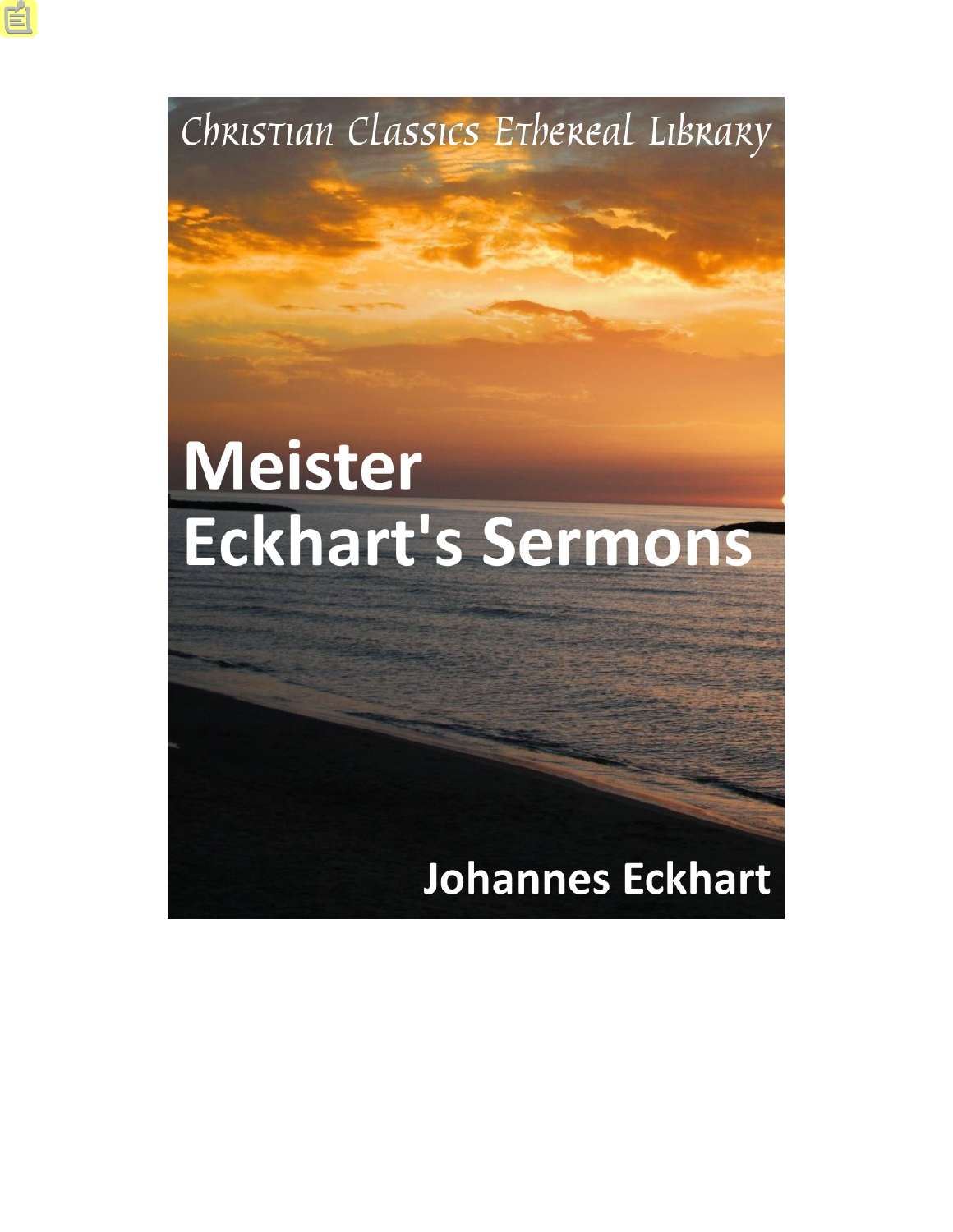

## **Meister Eckhart's Sermons**

| Author(s):          | Eckhart, Johannes (c. 1260-1327)<br>Field, Claud (Translator)                                                                                                                                                                                                                                                                                                                                                                                                                                                                                                                                                                                                                                                                                                                                                                                                                                                                                                           |
|---------------------|-------------------------------------------------------------------------------------------------------------------------------------------------------------------------------------------------------------------------------------------------------------------------------------------------------------------------------------------------------------------------------------------------------------------------------------------------------------------------------------------------------------------------------------------------------------------------------------------------------------------------------------------------------------------------------------------------------------------------------------------------------------------------------------------------------------------------------------------------------------------------------------------------------------------------------------------------------------------------|
| <b>Publisher:</b>   | Grand Rapids, MI: Christian Classics Ethereal Library                                                                                                                                                                                                                                                                                                                                                                                                                                                                                                                                                                                                                                                                                                                                                                                                                                                                                                                   |
| <b>Description:</b> | Meister Eckhart was a fourteenth century Dominican monk.<br>Considered a forerunner to the Reformation, he was an es-<br>tablished theologian, and as a result had a profound impact<br>upon medieval scholasticism mostly through his sermons.<br>Meister Eckhart's Sermons contains some of his short ser-<br>mons. The sermons themselves are in relatively plain English.<br>In them, Eckhart flirts with some controversial topics. He<br>describes the soul as "laying hold" of God in a mystical<br>manner, so that there is "no distinction" between God and<br>the soul. Indeed, some of his more radical teachings were<br>eventually condemned by a papal council as heretical. But<br>Eckhart does illustrate a way to synthesize one's religious<br>belief with one's philosophy. Interesting and demanding,<br>Meister Eckhart's Sermons will challenge a person's concep-<br>tion of God and religion.<br><b>Tim Perrine</b><br><b>CCEL Staff Writer</b> |
|                     | <b>Subjects:</b> Practical theology<br>Droctical religion The Christian life                                                                                                                                                                                                                                                                                                                                                                                                                                                                                                                                                                                                                                                                                                                                                                                                                                                                                            |

Practical religion. The Christian life Mysticism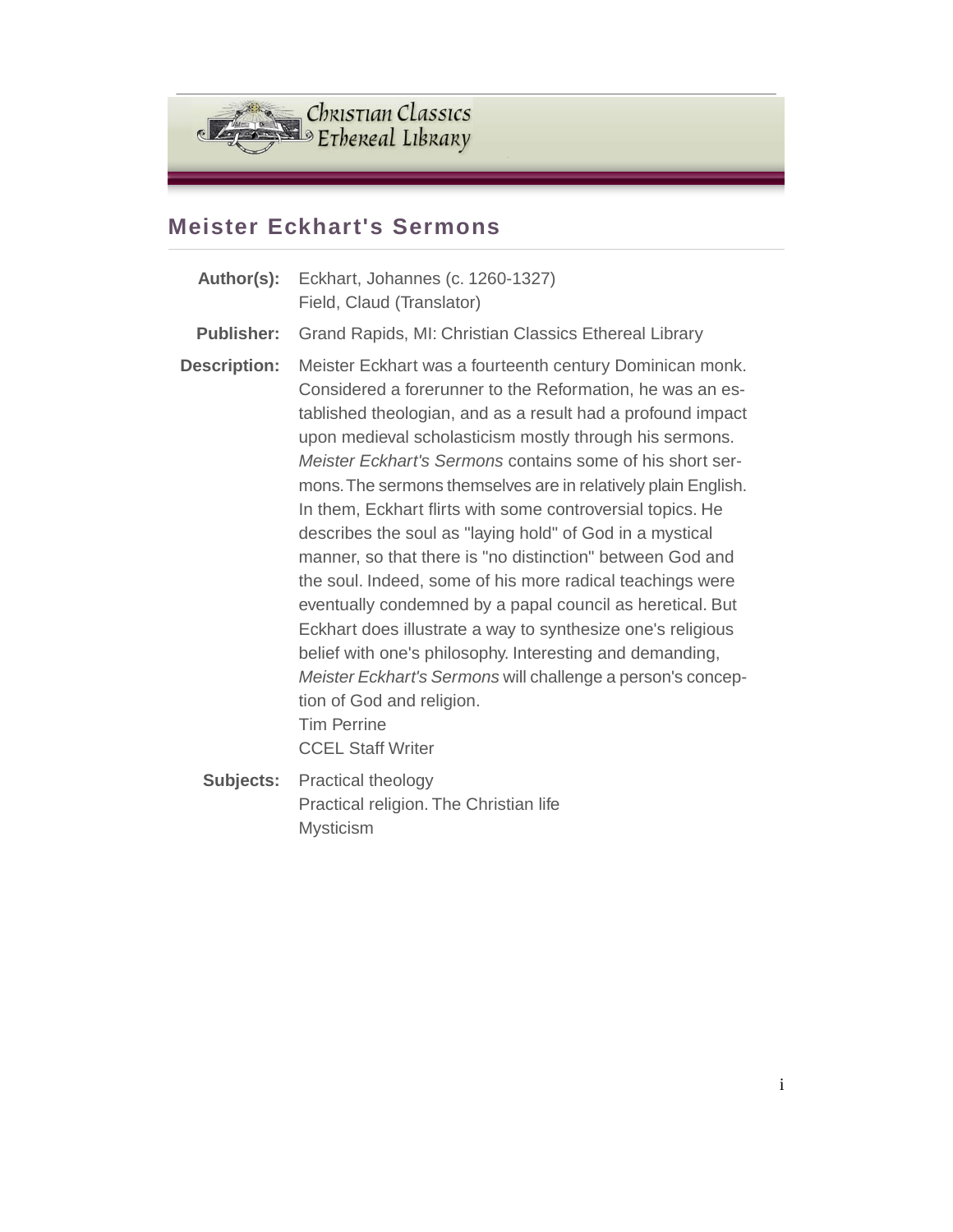# Contents

| Title Page                           | 1              |
|--------------------------------------|----------------|
| Preface                              | 2              |
| I. The Attractive Power of God       | $\overline{4}$ |
| II. The Nearness of the Kingdom      | 8              |
| III. The Angel's Greeting            | 11             |
| IV. True Hearing                     | 13             |
| V. The Self-Communication of God     | 15             |
| VI. Sanctification                   | 18             |
| VII. Outward and Inward Morality     | 23             |
| Indexes                              | 27             |
| Index of Scripture References        | 28             |
| <b>Index of Scripture Commentary</b> | 29             |
| Index of Pages of the Print Edition  | 30             |
| Indexes                              |                |
| Index of Scripture References        | 32             |
| <b>Index of Scripture Commentary</b> |                |
| Index of Pages of the Print Edition  |                |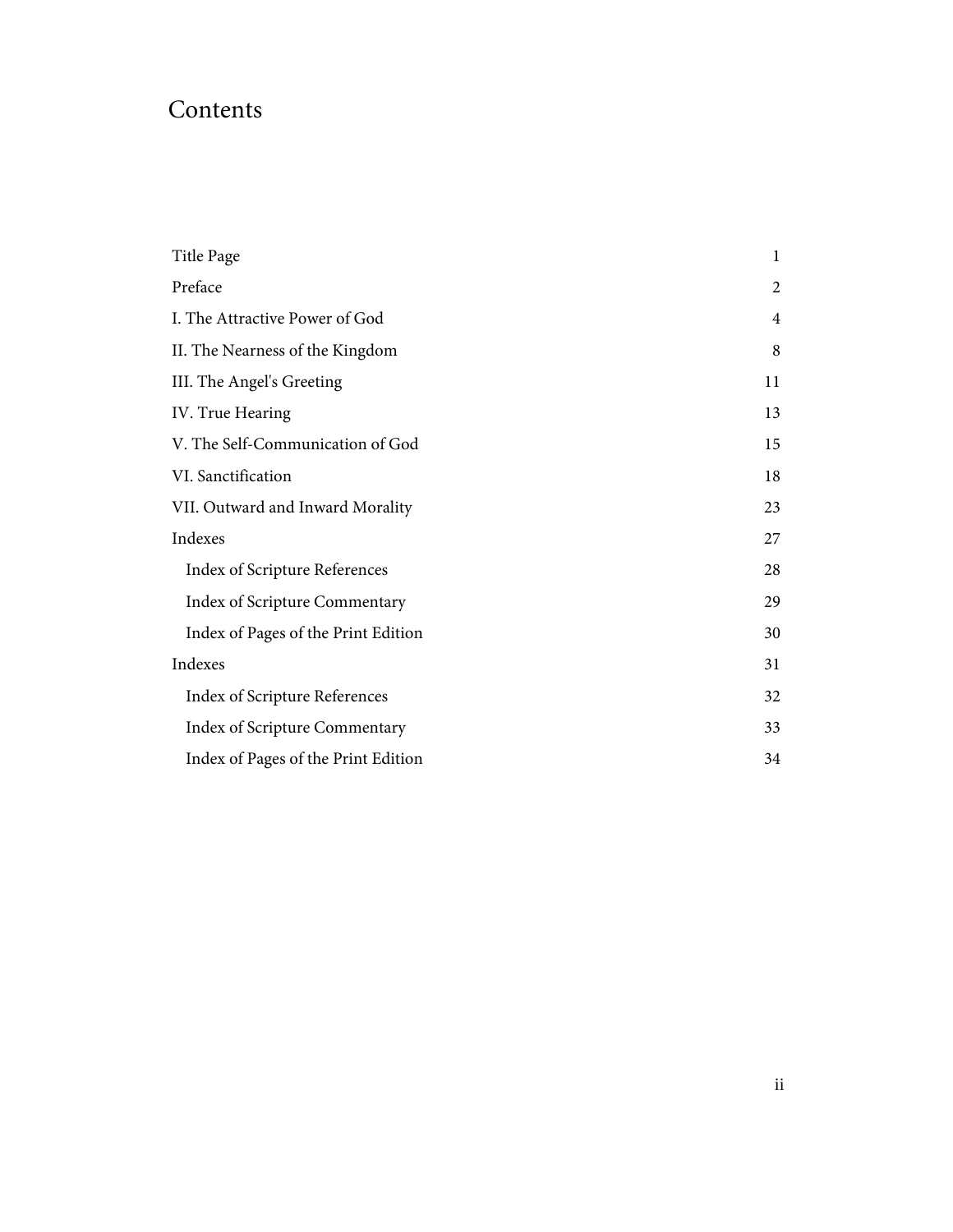

This PDF file is from the Christian Classics Ethereal Library, [www.ccel.org.](http://www.ccel.org) The mission of the CCEL is to make classic Christian books available to the world.

- This book is available in PDF, HTML, ePub, Kindle, and other formats. See [http://www.ccel.org/ccel/eckhart/sermons.html.](http://www.ccel.org/ccel/eckhart/sermons.html)
- Discuss this book online at [http://www.ccel.org/node/3210.](http://www.ccel.org/node/3210)

The CCEL makes CDs of classic Christian literature available around the world through the Web and through CDs. We have distributed thousands of such CDs free in developing countries. If you are in a developing country and would like to receive a free CD, please send a request by email to [cd-request@ccel.org.](mailto:cd-request@ccel.org)

The Christian Classics Ethereal Library is a self supporting non-profit organization at Calvin College. If you wish to give of your time or money to support the CCEL, please visit [http://www.ccel.org/give.](http://www.ccel.org/give)

This PDF file is copyrighted by the Christian Classics Ethereal Library. It may be freely copied for non-commercial purposes as long as it is not modified. All other rights are reserved. Written permission is required for commercial use.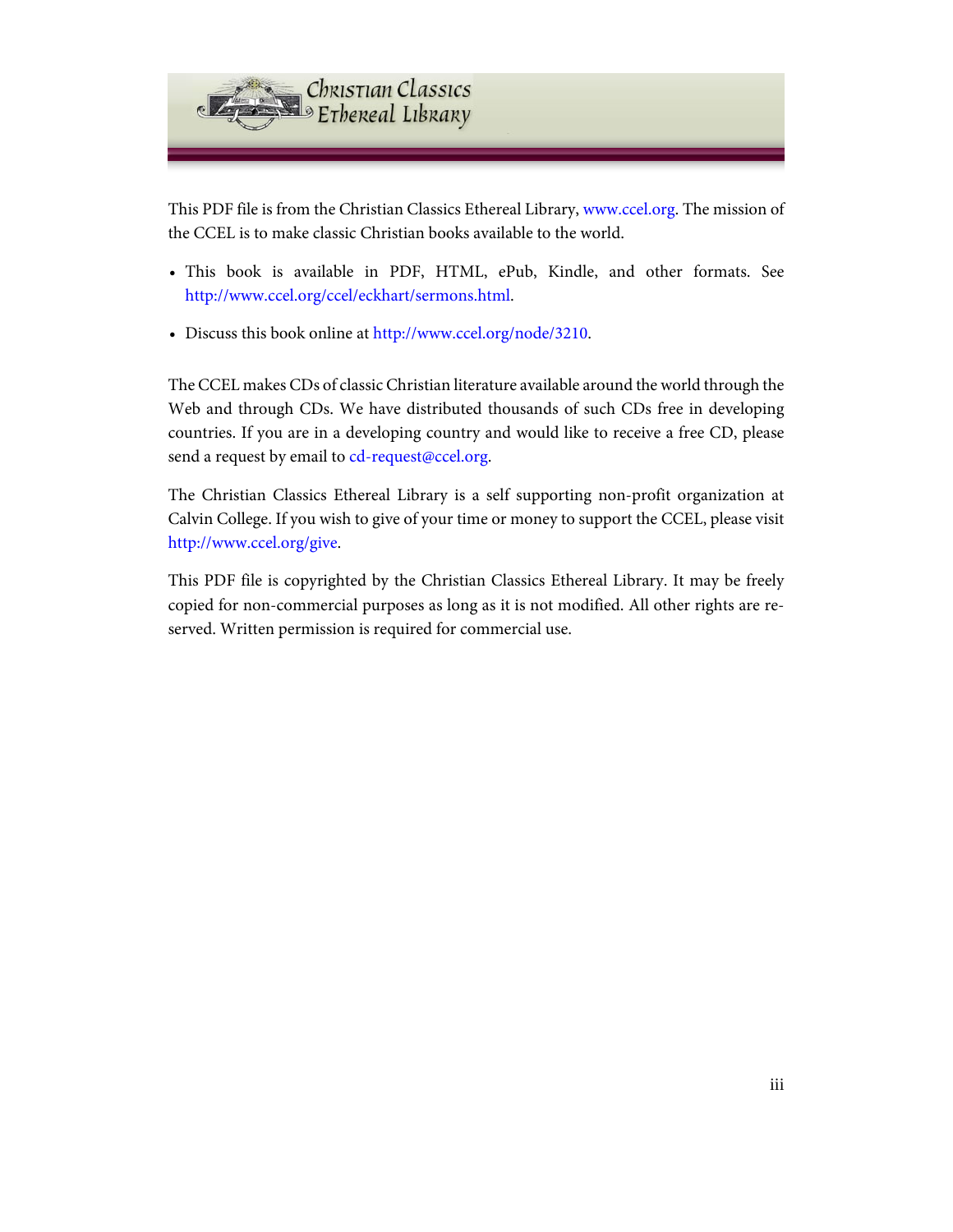<span id="page-4-2"></span><span id="page-4-1"></span>[1](http://www.ccel.org/ccel/eckhart/sermons/Page_1.html)

 $2-3$ 

#### <span id="page-4-0"></span>**HEART AND LIFE BOOKLETS. No. 22**



SON, LTD. RACQUET COURT, 114 FLEET STREET, E.C.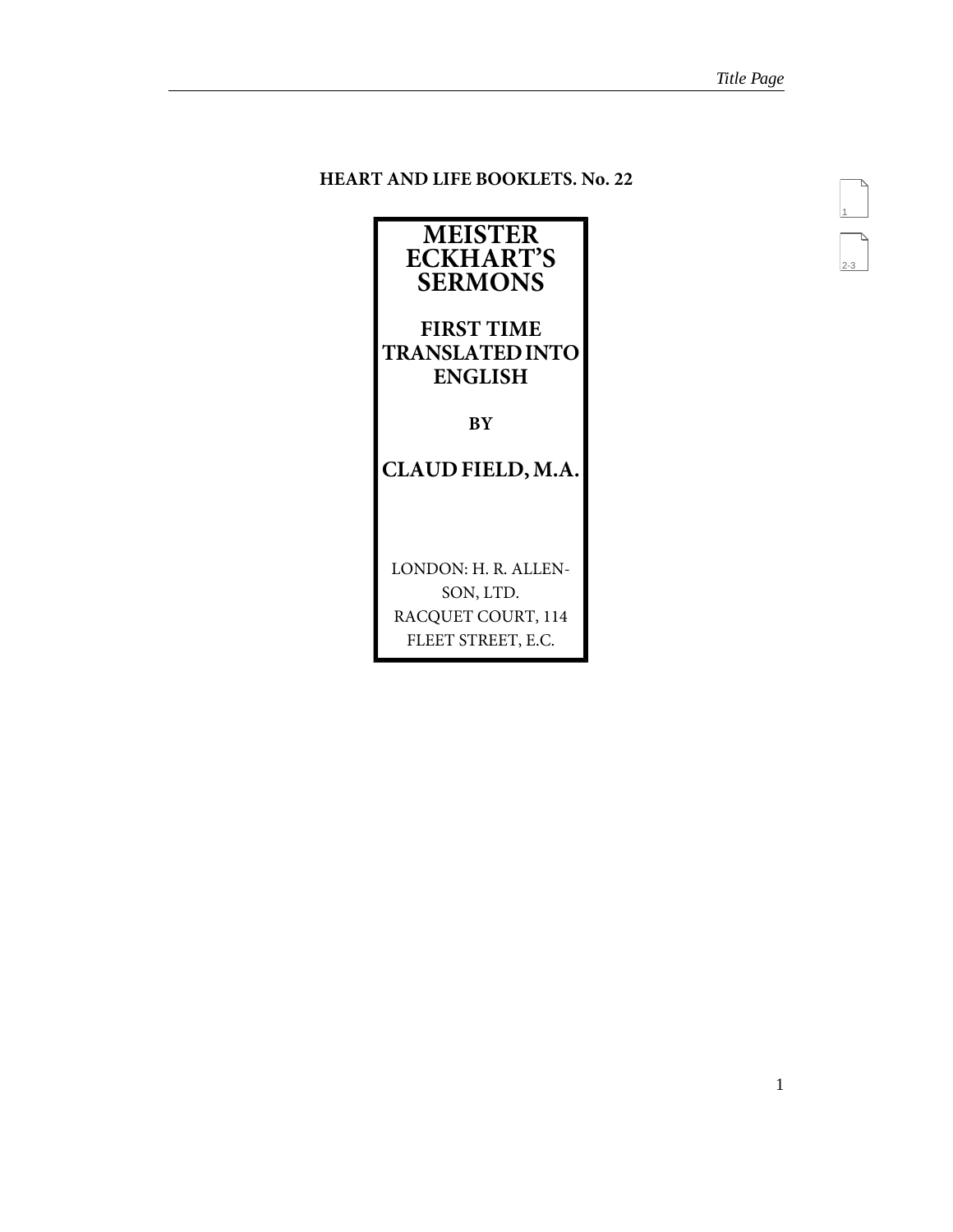<span id="page-5-2"></span>[6-7](http://www.ccel.org/ccel/eckhart/sermons/Page_6-7.html)

#### <span id="page-5-1"></span>**PREFACE**

<span id="page-5-0"></span>**COM** EXAMPLE EXAMPLE TO THE MILDON CONTROLLED TO SET IN DOMINICANT DOMINICANT DOMINICANT DURING WAS SAND DOMINICANT DWAS BOTH about 1260 A.D. in Thuringia, and died at Cologne 1327 A.D. In 1295 he was eister Eckhart," who has been called the "Father of German thought," was a Dominican monk, and one of the most profound thinkers of the Middle Ages. He Prior of the Dominicans at Erfurt and Vicar-General of Thuringia. In 1300 he was sent to the University of Paris, where he studied Aristotle and the Platonists, and took the degree of Master of Arts. It is possible also that he taught at Paris. He already had a wide reputation as a philosopher, and was summoned to Rome in 1302 to assist Pope Boniface VIII. in his struggle against Philip the Fair. In 1304 he became Provincial of his order for Saxony, and in 1307 Vicar-General of Bohemia. In 1311 he was sent again to act as professor of theology in the school of Dominicans in Paris, and afterwards in Strasburg. Everywhere his teaching and preaching left a deep mark. At Strasburg he aroused suspicions and created enemies; his doctrine was accused of resembling that of the heretical sects of the "Beghards" and "Brothers of the Holy Spirit." The Superior-General of the Order had his writings submitted to a close examination by the Priors of Worms and Mayence. The history of this episode is very obscure. It appears that Eckhart was cited before the tribunal of the Inquisition at Cologne, and that he professed himself willing to withdraw anything that his writings might contain contrary to the teaching of the Church. The matter was referred to the Pope, who, in 1329, condemned certain propositions extracted from the writings of Eckhart two years after the death of the latter.

The importance of Eckhart in the history of scholastic philosophy is considerable. At that period all the efforts of religious philosophy were directed to widen theology, and to effect a reconciliation between reason and faith. The fundamental idea of Eckhart's philosophy is that of the Absolute or Abstract Unity conceived as the sole real existence. His God is the Θεος αγνοστος of the neoplatonists: He is absolutely devoid of attributes which would be a limitation of His Infinity. God is incomprehensible; in fact, with regard to our limited intelligence, God is the origin and final end of every being. How then, it may be asked, can God be a Person? The answer is, that by the eternal generation of the Son the Father becomes conscious of Himself, and the Love reflected back to the Father by the Son is the Holy Spirit. Together with the Son, God also begets the ideal forms of created things. The Absolute is thus the common background of God and the Universe. Like as the Son does, so everything born of God tends to return to Him, and to lose itself in the unity of His Being.

This theology is really Pantheism. Of the Absolute we have no cognizance but only of phenomena, but by the resolute endeavour to abstract ourselves from time and space, we can, according to Eckhart, at rare moments, attain to the Absolute by virtue of what he calls "the spark" (Funkelein) of the soul, which comes direct from God. This is really God acting in man; to know God is to be one with God. This is the final end of all our activity, and the means of attaining thereto is complete quietism. But Eckhart shrank from carrying his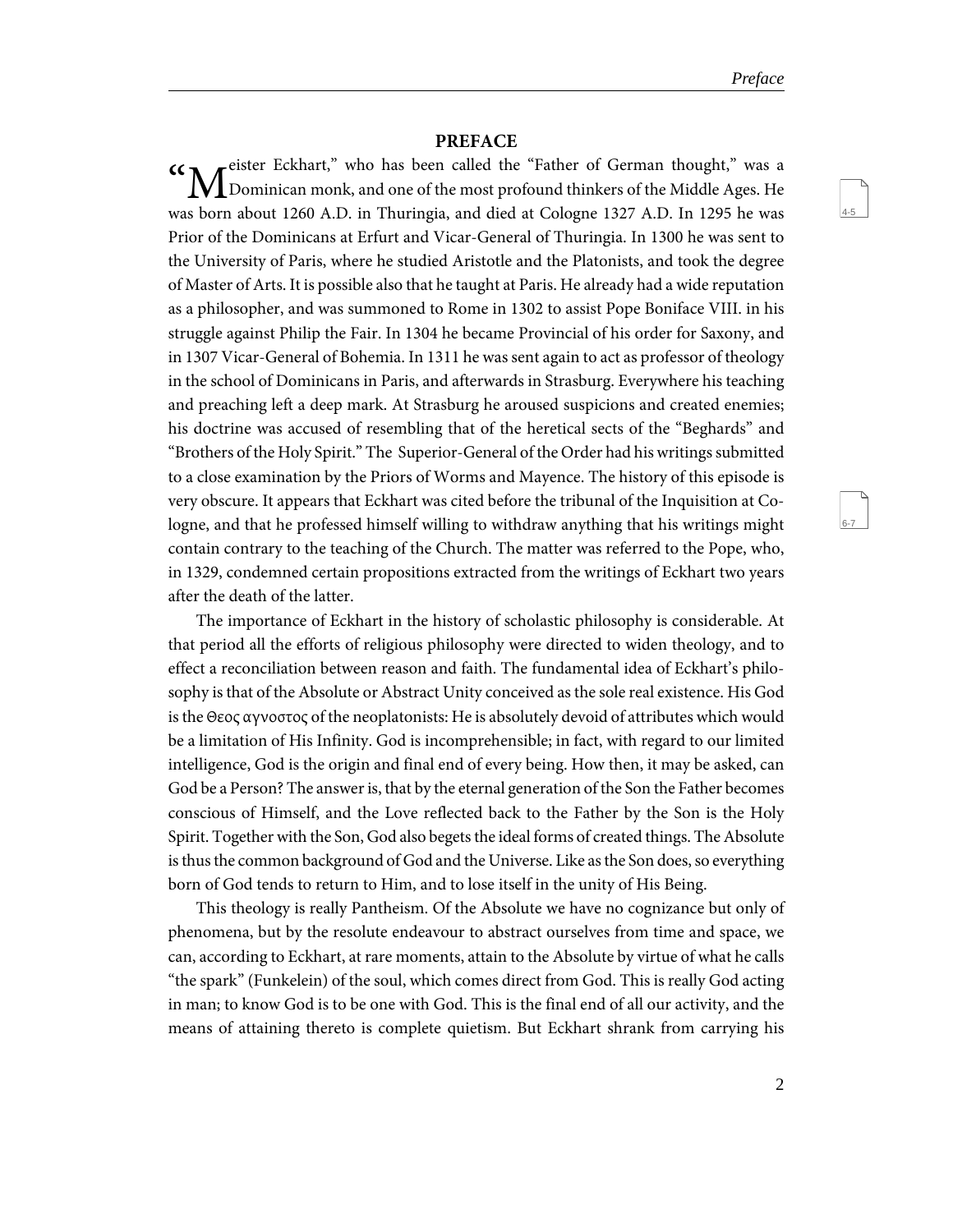doctrines out to their extreme logical conclusion, though some of the more fanatical among his followers did so. On account of his insistence on the immediacy of man's approach to God, apart from Church institutions, he may be justly regarded as a fore-runner of the Reformation.

<span id="page-6-0"></span>Note.—The best account of Eckhart in English is probably to be found in Vaughan's "Hours with the Mystics," vol. i.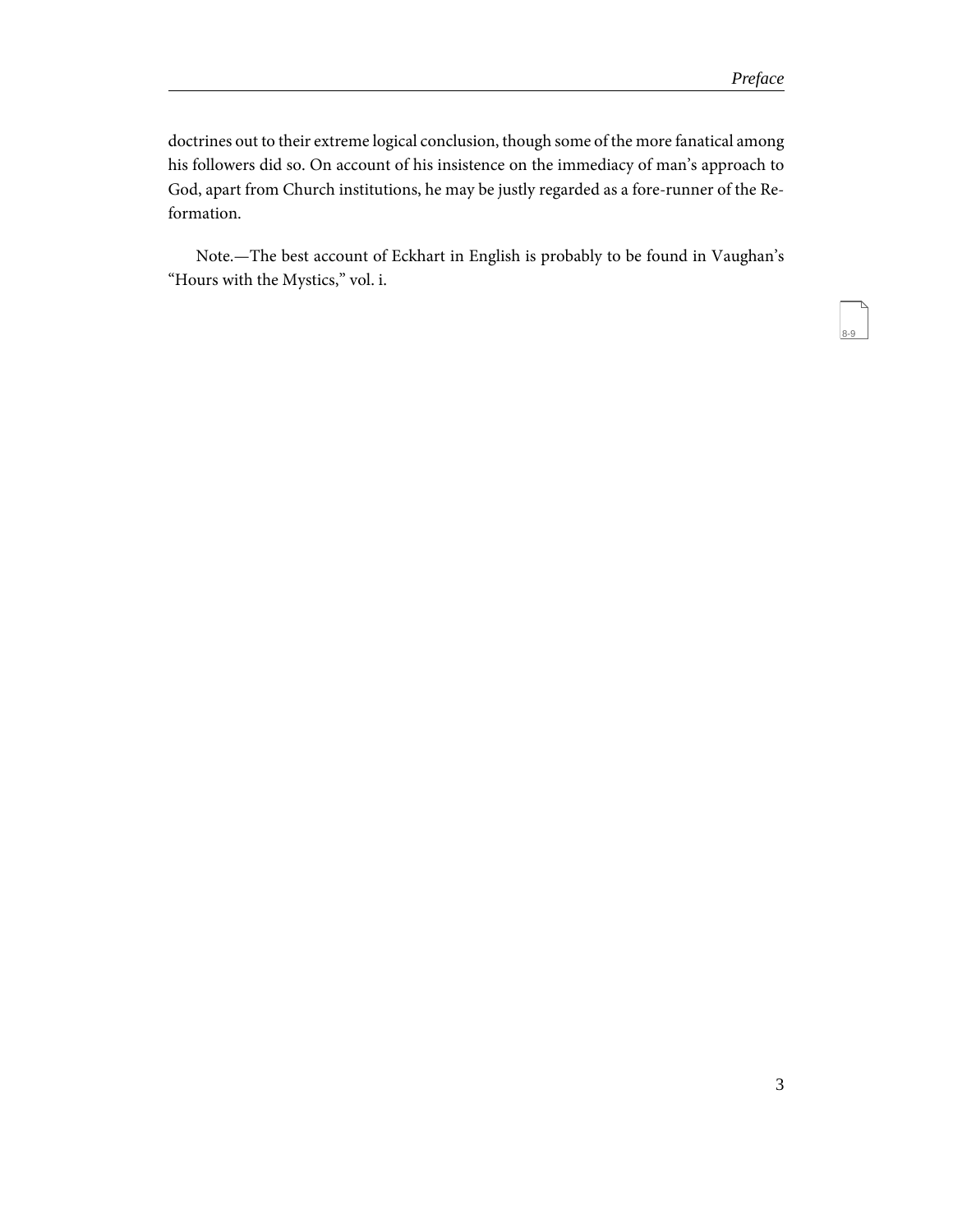<span id="page-7-3"></span>[12-13](http://www.ccel.org/ccel/eckhart/sermons/Page_12-13.html)

### **ECKHART'S SERMONS**

#### <span id="page-7-2"></span>**I**

#### **THE ATTRACTIVE POWER OF GOD**

<span id="page-7-1"></span><span id="page-7-0"></span>[St John](http://www.ccel.org/study/Bible:John.6.44) vi. 44.—"No one can come unto Me, except the Father which hath sent Me draw him."

Our Lord Jesus Christ hath in the Gosper spoken with Fis own blessed lips these words,<br>He says, "I am in the Father and the Father in Me." Therefore whoever cometh to the Son ur Lord Jesus Christ hath in the Gospel spoken with His own blessed lips these words, which signify, "No man can come to Me unless My Father draw him." In another place cometh to the Father. Further, He saith, "I and the Father are One. Therefore whomsoever the Father draweth, the Son draweth likewise." St Augustine also saith, "The works of the Holy Trinity are inseparable from each other." Therefore the Father draweth to the Son, and the Son draweth to the Holy Ghost, and the Holy Ghost draweth to the Father and the Son; and each Person of the Trinity, when He draweth to the Two Others, draweth to Himself, because the Three are One. The Father draweth with the might of His power, the Son draweth with His unfathomable wisdom, the Holy Ghost draweth with His love. Thus we are drawn by the Sacred Trinity with the cords of Power, Wisdom and Love, when we are drawn from an evil thing to a good thing, and from a good thing to a better, and from a better thing to the best of all. Now the Father draws us from the evil of sin to the goodness of His grace with the might of His measureless power, and He needs all the resources of His strength in order to convert sinners, more than when He was about to make heaven and earth, which He made with His own power without help from any creature. But when He is about to convert a sinner, He always needs the sinner's help. "He converts thee not without thy help," as St Augustine says.

Therefore deadly sin is a breach of nature, a death of the soul, a disquiet of the heart, a weakening of power, a blindness of the sense, a sorrow of the spirit, a death of grace, a death of virtue, a death of good works, an aberration of the spirit, a fellowship with the devil, an expulsion of Christianity, a dungeon of hell, a banquet of hell, an eternity of hell. Therefore, if thou committest a deadly sin thou art guilty of all these and incurrest their consequences. Regarding the first point: Deadly sin is a breach of nature, for every man's nature is an image and likeness and mirror of the Trinity, of Godhead and of eternity. All these together are marred by a deadly sin; therefore, it is a breach of nature. Such sin is also the death of the soul, for death is to lose life. Now God is the life of the soul, and deadly sin separates from God; therefore it is a death of the soul. Deadly sin is also a disquiet of the heart, for everything rests nowhere except in its own proper place; and the proper resting-place of the soul is nowhere except in God as St Augustine saith, "Lord! Thou hast made us for Thyself, therefore we may not rest anywhere save in Thee." Deadly sin is also a weakening of the powers, for by his own power no one can throw off the load of sin nor restrain himself from committing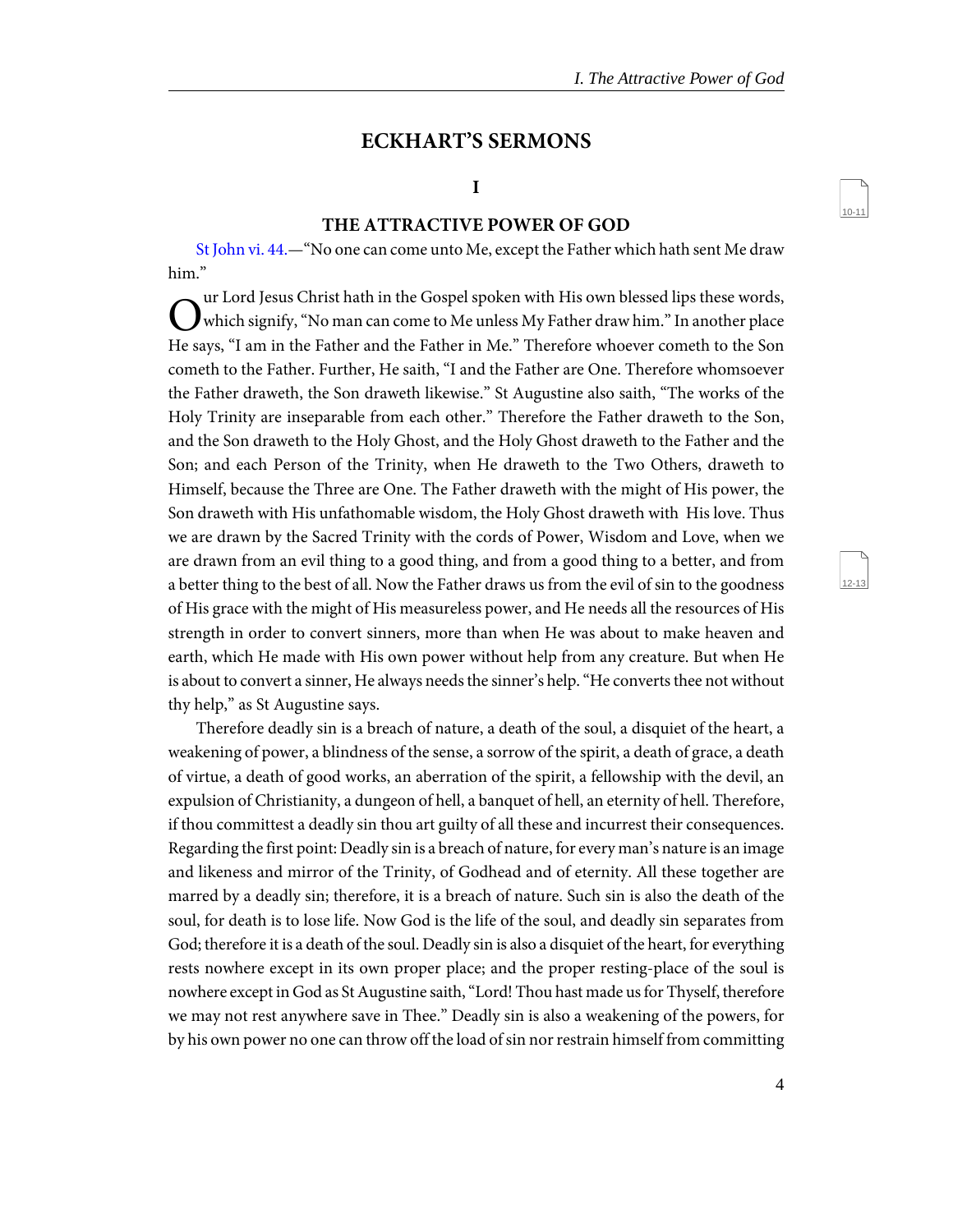sin. It is also a blindness of the sense, for it prevents a man recognizing how brief is the space of time that can be spent in the pleasure of voluptuousness, and how long are the pains of hell and the joys of heaven. Deadly sin is also a death of all grace, for whenever such a sin is committed, the soul is bereft of all grace. Similarly, it is the death of all virtue and good works, and an aberration of the spirit.

It is also a fellowship with the Devil, for everything hath fellowship with its like; and sin maketh the soul and Satan resemble each other. It is also an expulsion of Christianity, for it depriveth the sinner of all the profit that comes from Christianity. It is also a dungeon of hell, for if the soul remain in the purity in which God created her, neither angel nor devil may rob her of her freedom. But sin confines it in hell. Sin is also an eternity of hell, for eternity is in the will, and were it not in the will, it would not be in the consciousness.

<span id="page-8-0"></span>Now, people say when they commit sin, that they do not intend to do so always; they intend to turn away from sin. That is just as though a man were to kill himself and suppose that he could make himself alive again by his own strength. That is, however, impossible; but to turn from sin by one's own power and come to God is still much more impossible. Therefore, whosoever is to turn from sin and come to God in His heavenly kingdom, must be drawn by the heavenly Father with the might of His divine power. The Father also draws the Son who comes to help us with His grace, by stimulating our free will to turn away from, and hate sin, which has drawn us aside from God, and from the immutable goodness of the Godhead. Then, if she is willing, He pours the gift of His grace into the soul, which renounces all her misery and sin, and all her works become living. Now, this grace springs from the centre of Godhead and the Father's heart, and flows perpetually, nor ever ceases, if the soul obeys His everlasting love. Therefore He saith in the prophets: "I have loved thee with an everlasting love, therefore with loving kindness have I drawn thee." Out of the overflow of His universal love He desires to draw all to Himself, and to His Only-begotten Son, and to the Holy Ghost in the joy of the heavenly kingdom. Now, we should know that before our Lord Jesus Christ was born, the Heavenly Father drew men with all His might for five thousand, two hundred years; and yet, as far as we know, brought not one into the heavenly kingdom. So, when the Son saw that the Father had thus strongly drawn men and even wearied Himself, and yet not succeeded, He said to the Father: "I will draw them with the cords of a man." It was as though He said, "I see well, Father, that Thou with all Thy might, canst not succeed, therefore will I myself draw them with the cords of a man."

Therefore the Son came down from heaven, and was incarnate of a Virgin, and took upon Him all our bodily weaknesses, except sin and folly, into which Adam had cast us; and out of all His words and works and limbs and nerves, He made a cord, and drew us so skillfully, and so heartily, that the bloody sweat poured from His sacred Body. And when He had drawn men without ceasing for three and thirty years, He saw the beginnings of a movement and the redemption of all things that would follow. Therefore He said, "And I,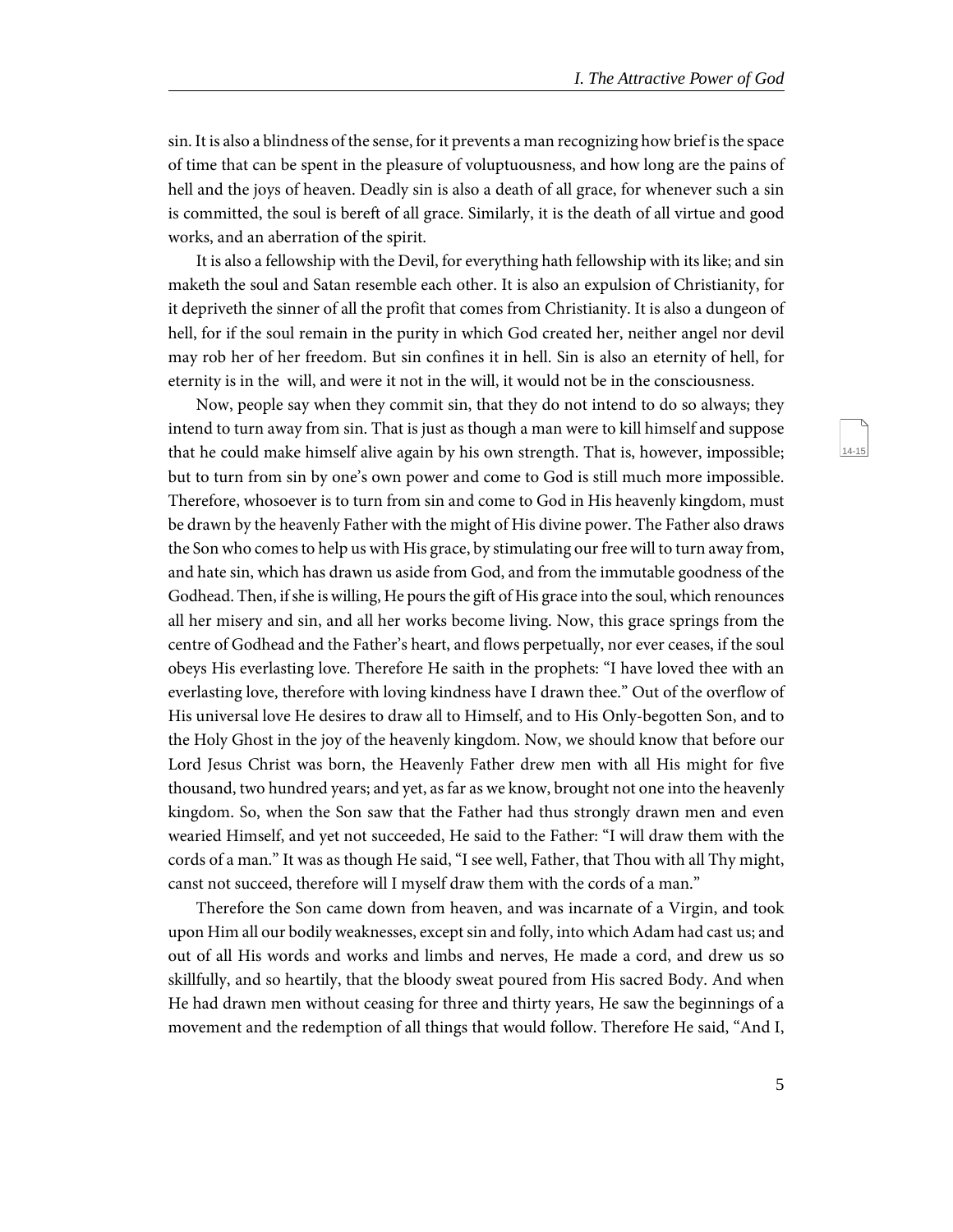if I be lifted up on the Cross, will draw all men unto Me." Therefore He was stretched upon the Cross, and laid aside all His glory, and whatever might hinder His drawing men.

<span id="page-9-0"></span>Now, there are three natural means of attraction with which Christ on the Cross drew to Himself between the third and the ninth hour, more people than He had drawn before during the three and thirty years of His life. The first means by which He draws is affinity, that affinity which brings creatures of the same species together, and like to its like. With this cord of affinity he drew men to the Godhead, Whom He always resembles. In order that God may draw more to Himself, and forget His wrath, the Son saith, "Beloved Father, seeing that Thou wouldest not forgive sins because of all the former sacrifices offered, lo I, Thine Only begotten Son, Who resemble Thy Godhead in all things, in Whom Thou hast hidden all the riches of divine love, I come to the Cross, that I may be a living sacrifice before Thine eyes; that out of Thy fatherly compassion Thou mayest bend and look on Me, Thine only Son, and on My Blood flowing from My wounds, and slake the fiery sword with which in the angel's hands Thou hast barred the way to Paradise, that all who have repented and bewailed their sins through Me, may enter therein."

The second means of attraction which He used is Emptiness, as we see when we place one end of a hollow pipe in water, and draw up it by suction; the water runs up the stem to the mouth, because the emptiness of the pipe, from which the air has been drawn, draws the water to itself. So Our Lord Jesus Christ made Himself empty that He might wisely draw all things to Himself. Therefore He let all the blood that was in His Body flow out, and so attracted to Himself all the compassion and grace that was in His Father's heart, so completely and profitably as to suffice for the whole world. Accordingly, the Father said, "My compassion will I never forget," and further, "Now, My Son, be bold and strong that Thou mayest lead the people altogether into the land which I have promised, the land of heavenly joys, the land which floweth with the honey of My Godhead, and with the milk of Thy manhood."

The third means of attraction is this—that as we see the sun draw up the mists from the earth to heaven, so the heart of our Lord Jesus Christ waxed hot as a fiery furnace upon the Cross, so fiercely burned the flame of love which He felt towards the whole world. Thus, with the heat of His love, from which nothing could be hidden, so intense was it—He drew the whole world to Himself. Never did our Lord Jesus Christ display such great love as when He suffered the torture of the Cross when He gave His life for us, and washed our sins with His precious Blood. Therefore with the cords of Love, He drew us all to Himself upon the Cross that those who feel the drawing of His death and martyrdom might live with Him in everlasting felicity.

Now when the Holy Spirit saw that the Only Begotten Son of the Father had drawn so wisely that He had won to Himself all things in heaven and earth, He also felt impelled by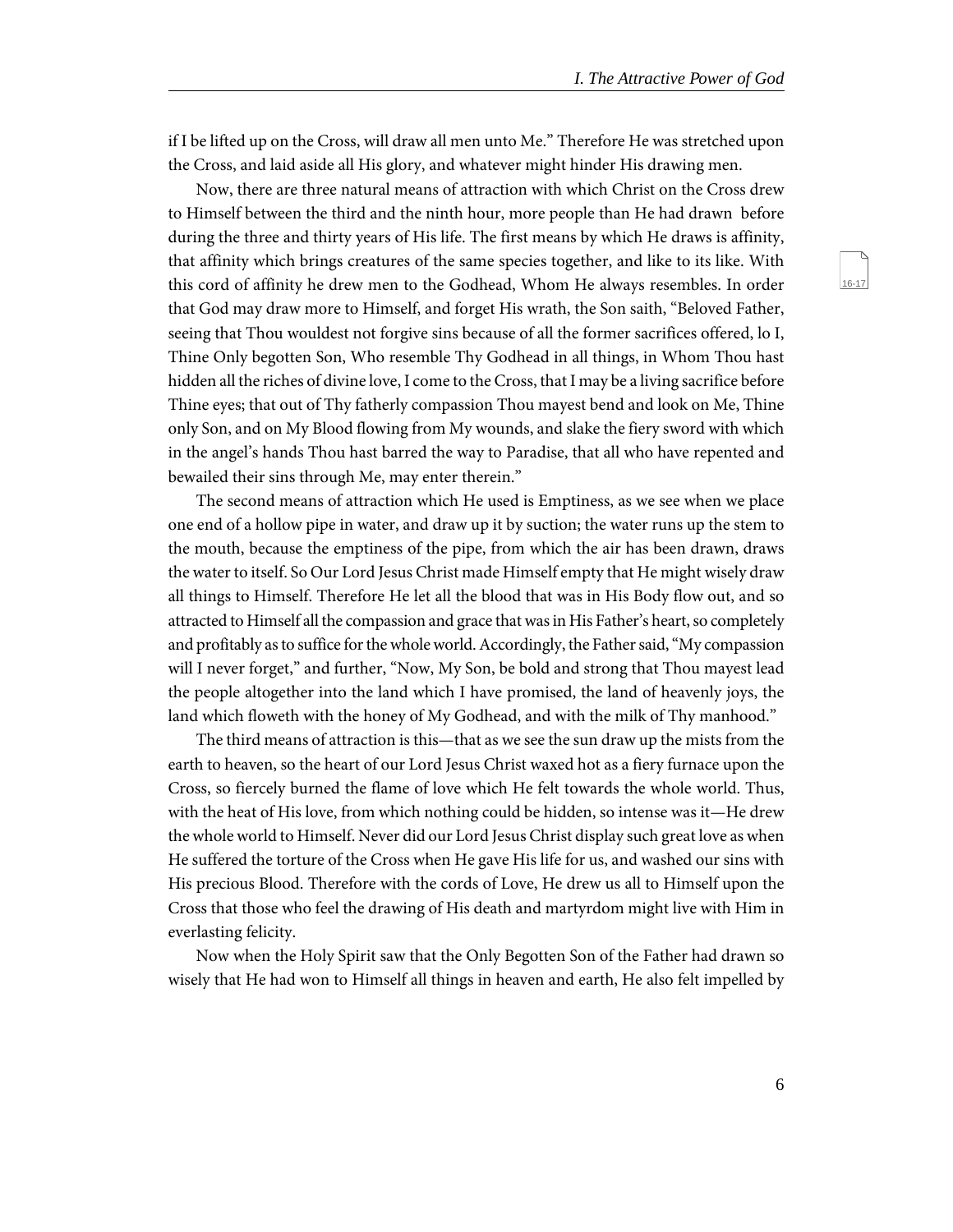<span id="page-10-0"></span>His own love and kindness to draw. Therefore He said, "I will also draw with My cords and My net." So He made a net of the seven high attributes of the Father, of the seven graces of the Son, of His own seven gifts, and of the seven Christian virtues. Thus He assures us that we shall never perish, for we are so caught by His goodness that He expels from us all the evil works of the flesh, and produces in us His fruits, so that we gain the reward of everlasting life. May the Father of His love, and the Son of His grace, and the Holy Spirit with His fellowship, grant us to be worthy of the same. Amen.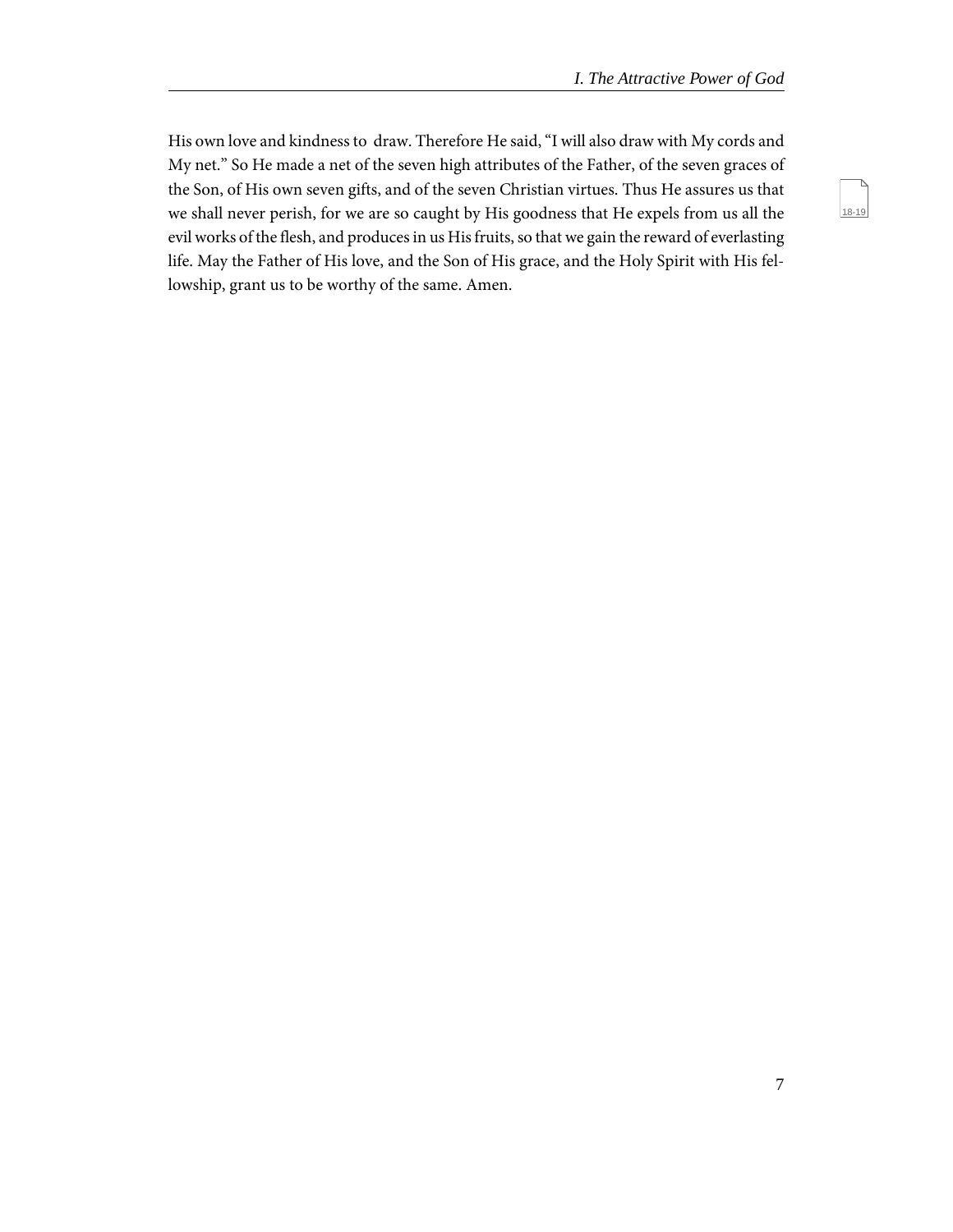#### <span id="page-11-2"></span>**II**

### **THE NEARNESS OF THE KINGDOM**

<span id="page-11-1"></span><span id="page-11-0"></span>[St Luke](http://www.ccel.org/study/Bible:Luke.21.31) xxi. 31.—"Know that the Kingdom of God is near." Our Lord saith that the Kingdom of God is hear us. Tea, the Kingdom of God is within<br>know in what manner the Kingdom of God is near us. Therefore let us pay diligent attention<br>know in what manner the Kingdom of God is near ur Lord saith that the Kingdom of God is near us. Yea, the Kingdom of God is within us as St Paul saith "our salvation is nearer than when we believed." Now we should to the meaning of the words. If I were a king, and did not know it, I should not really be a king. But, if I were fully convinced that I was a king, and all mankind coincided in my belief, and I knew that they shared my conviction, I should indeed be a king, and all the wealth of the king would be mine. But, if one of these three conditions were lacking, I should not really be a king.

In similar fashion our salvation depends upon our knowing and recognizing the Chief Good which is God Himself. I have a capacity in my soul for taking in God entirely. I am as sure as I live that nothing is so near to me as God. God is nearer to me than I am to myself; my existence depends on the nearness and presence of God. He is also near things of wood and stone, but they know it not. If a piece of wood became as aware of the nearness of God as an archangel is, the piece of wood would be as happy as an archangel. For this reason man is happier than the inanimate wood, because he knows and understands how God is near him. His happiness increases and diminishes in proportion to the increase and diminution in his knowledge of this. His happiness does not arise from this that God is near him, and in him, and that He possesses God; but from this, that he *knows* the nearness of God, and loves Him, and is aware that "the Kingdom of God is near." So, when I think on God's Kingdom, I am compelled to be silent because of its immensity, because God's Kingdom is none other than God Himself with all His riches. God's Kingdom is no small thing: we may survey in imagination all the worlds of God's creation, but they are not God's Kingdom. In whichever soul God's Kingdom appeareth, and which knoweth God's Kingdom, that soul needeth no human preaching or instruction; it is taught from within and assured of eternal life. Whoever knows and recognizes how near God's Kingdom is to him may say with Jacob, "God is in this place, and I knew it not."

God is equally near in all creatures. The wise man saith, "God hath spread out His net over all creatures, so that whosoever wishes to discover Him may find and recognize Him in each one." Another saith, "He knows God rightly who recognizes Him alike in all things." To serve God with fear is good; to serve Him out of love is better; but to fear and love Him together is best of all. To have a restful or peaceful life in God is good; to bear a life of pain in patience is better; but to have peace in the midst of pain is the best of all.

A man may go into the field and say his prayer and be aware of God, or, he may be in Church and be aware of God; but, if he is more aware of Him because he is in a quiet place, that is his own deficiency and not due to God, Who is alike present in all things and places,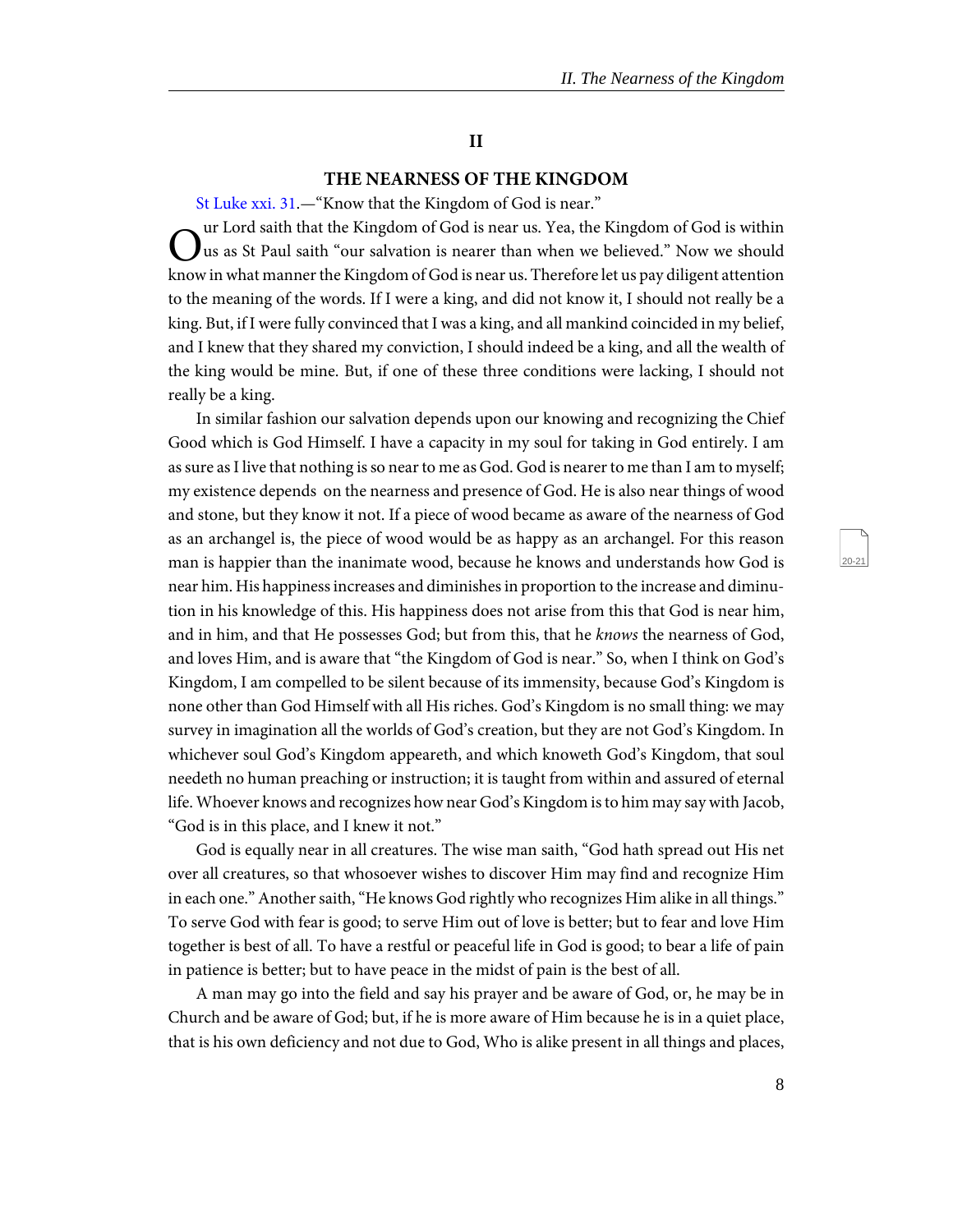and is willing to give Himself everywhere so far as lies in Him. He knows God rightly who knows Him everywhere. St Bernard saith, "How is it that mine eye and not my foot sees heaven? Because mine eye is more like heaven than my foot is. So, if my soul is to know God, it must be God-like."

Now, how is the soul to arrive at this heavenly state that it recognizes God in itself, and knows that He is near? By copying the heavens, which can receive no impulse from without to mar their tranquility. Thus must the soul, which would know God, be rooted and grounded in Him so steadfastly, as to suffer no perturbation of fear or hope, or joy or sorrow, or love or hate, or anything which may disturb its peace.

<span id="page-12-0"></span>The heavens are everywhere alike remote from earth, so should the soul be remote from all earthly things alike so as not to be nearer to one than another. It should keep the same attitude of aloofness in love and hate, in possession and renouncement, that is, it should be simultaneously dead, resigned and lifted up. The heavens are pure and clear without shadow of stain, out of space and out of time. Nothing corporeal is found there. Their revolutions are incredibly swift and independent of time, though time depends on them. Nothing hinders the soul so much in attaining to the knowledge of God as time and place. Therefore, if the soul is to know God, it must know Him outside time and place, since God is neither in this or that, but One and above them. If the soul is to see God, it must look at nothing in time; for while the soul is occupied with time or place or any image of the kind, it cannot recognize God. If it is to know Him, it must have no fellowship with nothingness. Only he knows God who recognizes that all creatures are nothingness. For, if one creature be set over against another, it may appear to be beautiful and somewhat, but if it be set over against God, it is nothing. I say moreover: If the soul is to know God it must forget itself and lose itself, for as long as it contemplates self, it cannot contemplate God. When it has lost itself and everything in God, it finds itself again in God when it attains to the knowledge of Him, and it finds also everything which it had abandoned complete in God. If I am to know the highest good, and the everlasting Godhead, truly, I must know them as they are in themselves apart from creation. If I am to know real existence, I must know it as it is in itself, not as it is parceled out in creatures.

The whole Being of God is contained in God alone. The whole of humanity is not contained in one man, for one man is not all men. But in God the soul knows all humanity, and all things at their highest level of existence, since it knows them in their essence. Suppose any one to be *in* a beautifully adorned house: he would know much more about it than one who had never entered therein, and yet wished to speak much about it. Thus, I am as sure, as I am of my own existence and God's, that, if the soul is to know God, it must know Him outside of time and place. Such a soul will know clearly how near God's kingdom is.

Schoolmen have often asked how it is possible for the soul to know God. It is not from severity that God demands much from men in order to obtain the knowledge of Himself: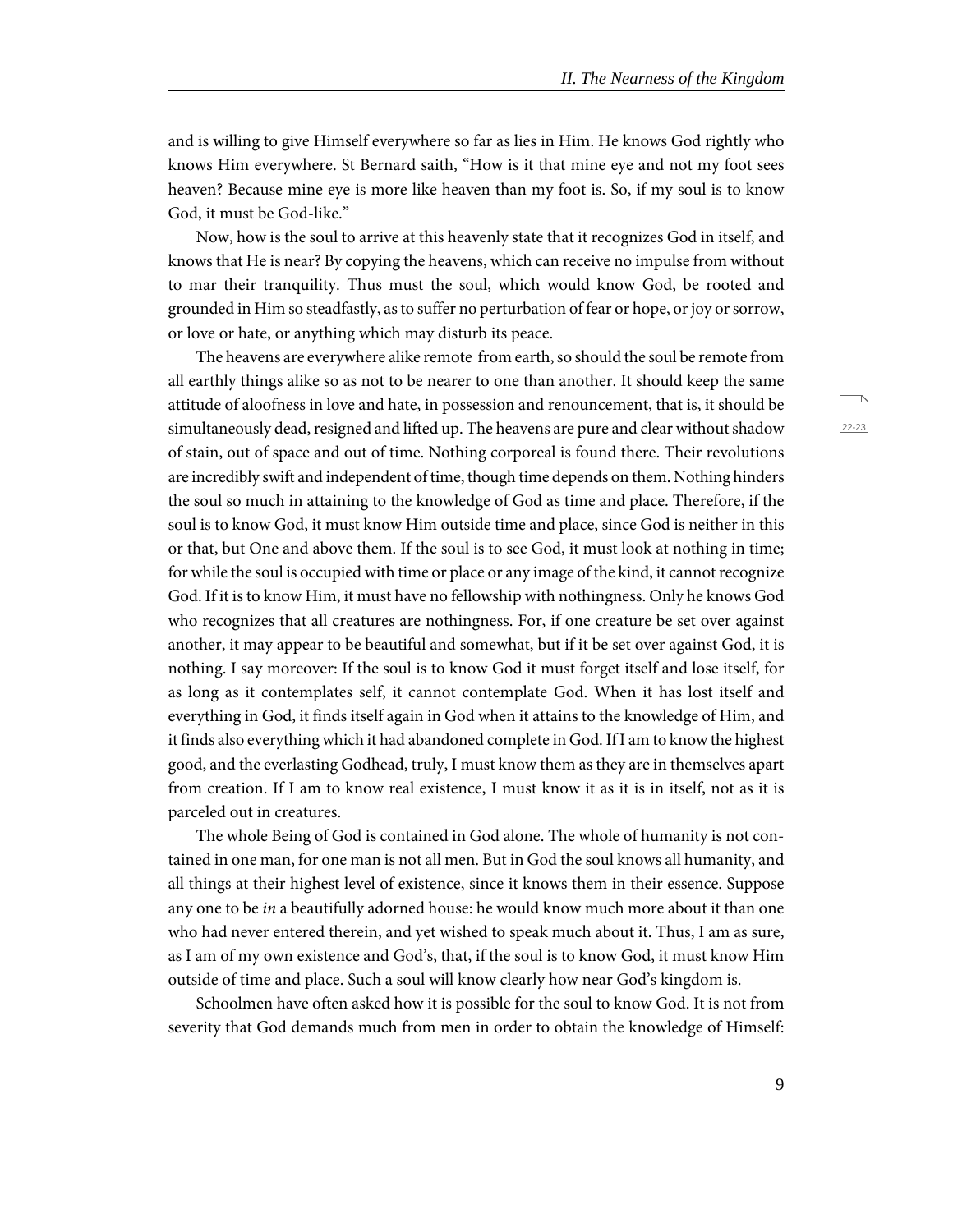<span id="page-13-0"></span>it is of His kindness that He wills the soul by effort to grow capacious of receiving much, and that He may give much. Let no man think that to attain this knowledge is too difficult, although it may sound so, and indeed the commencement of it, and the renouncement of all things, is difficult. But when one attains to it, no life is easier nor more pleasant nor more lovable, since God is always endeavouring to dwell with man, and teach him in order to bring him to Himself. No man desires anything so eagerly as God desires to bring men to the knowledge of Himself. God is always ready, but we are very unready. God is near us, but we are far from Him. God is within, and we are without. God is friendly; we are estranged. The prophet saith, "God leadeth the righteous by a narrow path into a broad and wide place, that is into the true freedom of those who have become one spirit with God." May God help us all to follow Him that He may bring us to Himself. Amen.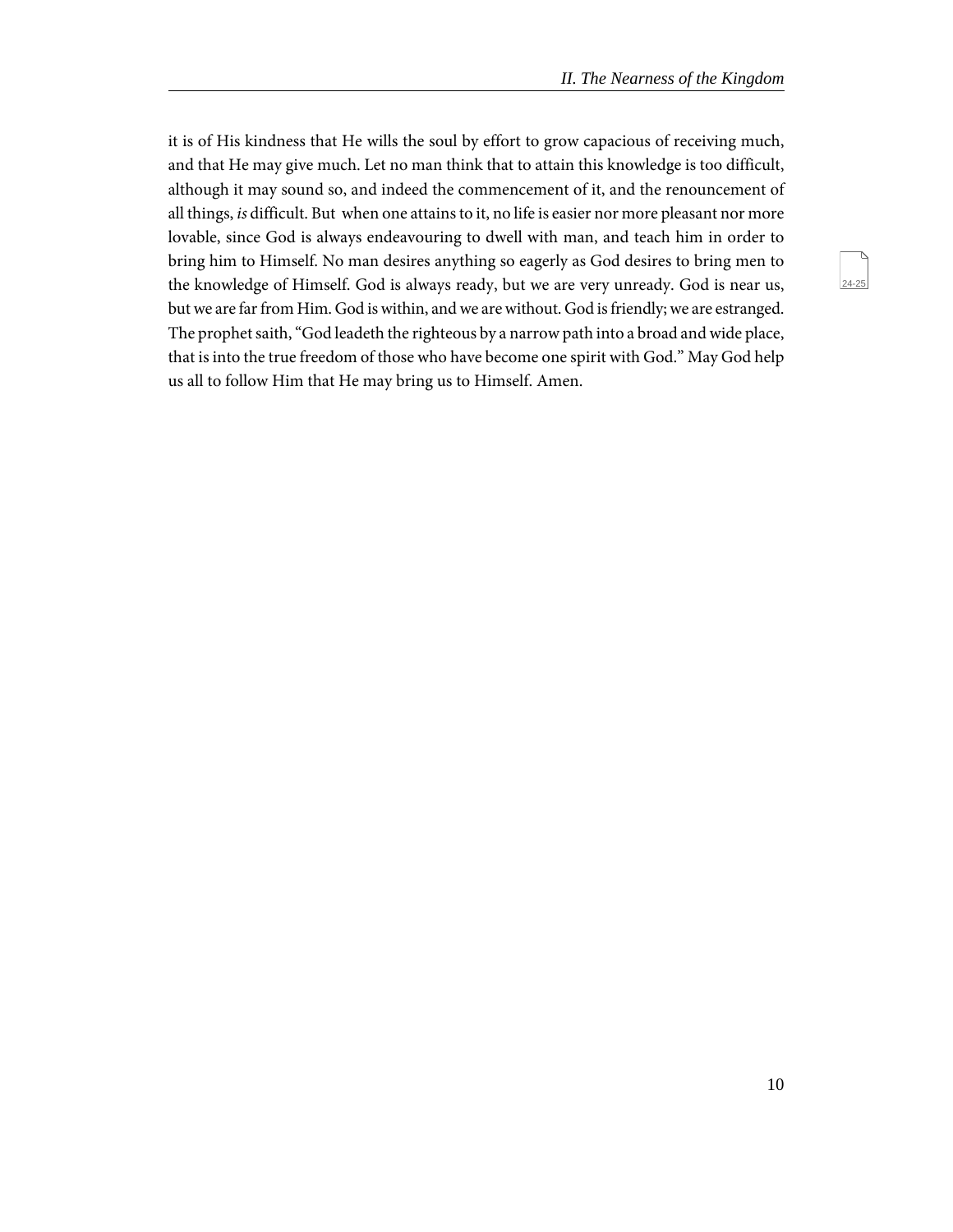#### <span id="page-14-2"></span>**III**

#### **THE ANGEL'S GREETING**

<span id="page-14-1"></span><span id="page-14-0"></span>[St Luke](http://www.ccel.org/study/Bible:Luke.1.28) i. 28.—"Hail, thou that art highly favoured among women, the Lord is with thee"

There there are three things to understand: the first, the modesty of the that he thought himself unworthy to accost the Mother of God; the only addressed her, but the great multitude of souls who long after God. ere there are three things to understand: the first, the modesty of the angel; the second, that he thought himself unworthy to accost the Mother of God; the third, that he not

I affirm that had the Virgin not first borne God spiritually He would never have been born from her in bodily fashion. A certain woman said to Christ, "Blessed is the womb that bear Thee." To which Christ answered, "Nay, rather blessed are they that hear the Word of God and keep it." It is more worthy of God that He be born spiritually of every pure and virgin soul, than that He be born of Mary. Hereby we should understand that humanity is, so to speak, the Son of God born from all eternity. The Father produced all creatures, and me among them, and I issued forth from Him with all creatures, and yet I abide in the Father. Just as the word which I now speak is conceived and spoken forth by me, and you all receive it, yet none the less it abides in me. Thus I and all creatures abide in the Father.

Hereto I adjoin a parable. There were a certain man and wife; the woman by accident lost an eye, and was sorely troubled thereat. Her husband then said to her, "Wife, why are you troubled? "She answered, "It is not the loss of my eye that troubles me, but the thought that you may love me less on account of that loss." He said, "I love you all the same." Not long after he put one of his own eyes out, and came to his wife and said, "Wife, that you may believe I love you, I have made myself like you: I, too, now, have only one eye." So men could hardly believe that God loved them till God put one of His eyes out, that is took upon Himself human nature, and was made man. Just as fire infuses its essence and clearness into the dry wood, so has God done with man. He has created the human soul and infused His glory into it, and yet in His own essence has remained unchangeable. If you ask me whether, seeing that my spiritual birth is out of time, whether I am an eternal son, I answer "Yes," and "No." In the everlasting foreknowledge of God, I slumbered like a word unspoken. He hath brought me forth His son in the image of His eternal fatherhood, that I also should be a father and bring forth Him. It is as if one stood before a high mountain, and cried, "Art thou there?" The echo comes back, "Art thou there?" If one cries, "Come out." the echo answers, "Come out."

Again: If I am in a higher place and say to some one, "Come up hither," that might be difficult for him. But if I say, "Sit down," that would be easy. Thus God dealeth with us. When man humbles himself, God cannot restrain His mercy; He must come down and pour His grace into the humble man, and He gives Himself most of all, and all at once, to the least of all. It is essential to God to give, for His essence is His goodness and His goodness is His love. Love is the root of all joy and sorrow. Slavish fear of God is to be put away. The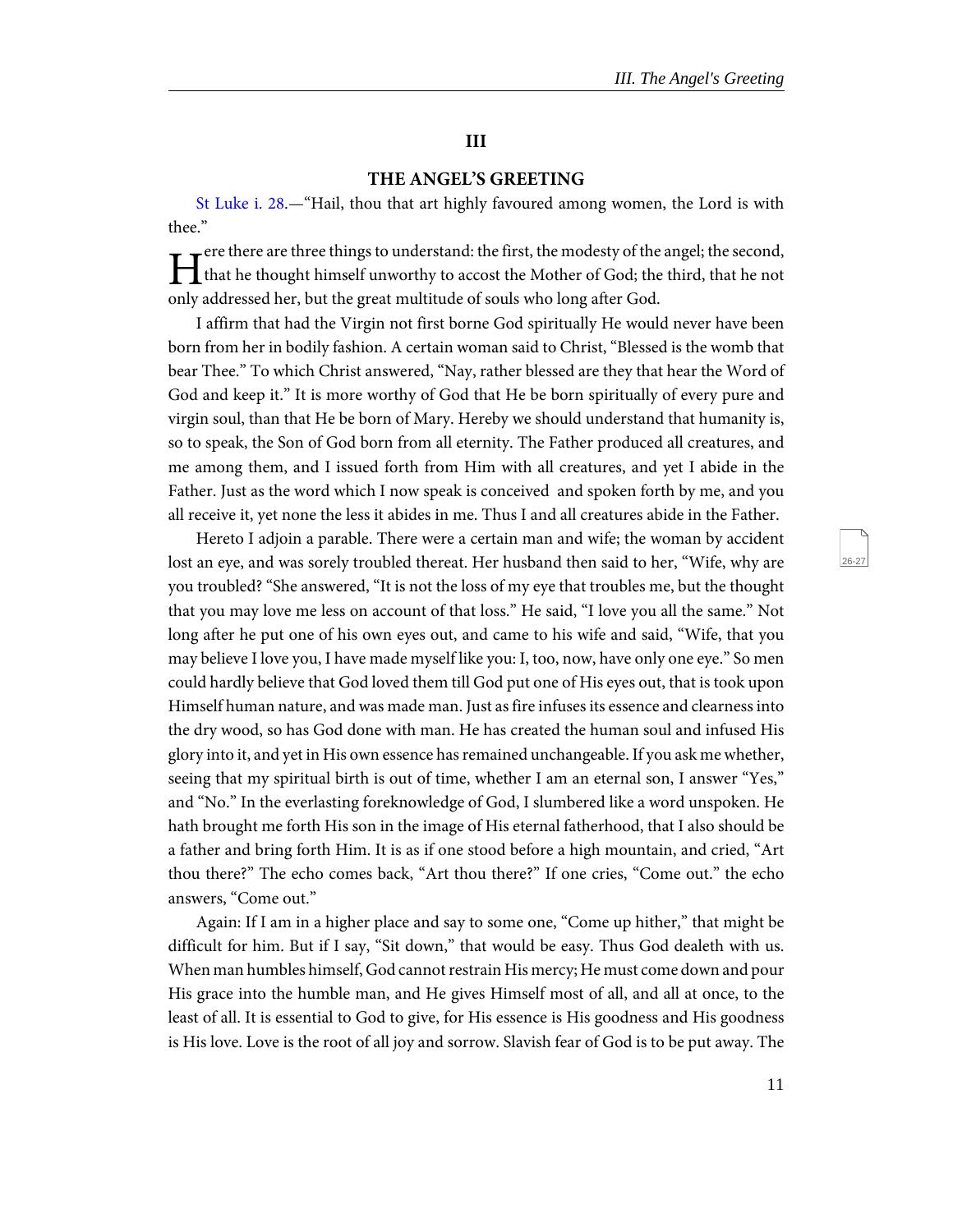right fear is the fear of losing God. If the earth flee downward from heaven, it finds heaven beneath it; if it flee upward, it comes again to heaven. The earth cannot flee from heaven: whether it flee up or down, the heaven rains its influence upon it, and stamps its impress upon it, and makes it fruitful, whether it be willing or not. Thus doth God with men: whoever thinketh to escape Him, flies into His bosom, for every corner is open to Him. God brings forth His Son in thee, whether thou likest it or not, whether thou sleepest or wakest; God worketh His own will. That man is unaware of it, is man's fault, for his taste is so spoilt by feeding on earthly things that he cannot relish God's love. If we had love to God, we should relish God, and all His works; we should receive all things from God, and work the same works as He worketh.

<span id="page-15-0"></span>God created the soul after the image of His highest perfection. He issued forth from the treasure-house of the everlasting Fatherhood in which He had rested from all eternity. Then the Son opened the tent of His everlasting glory and came forth from His high place to fetch His Bride, whom the Father had espoused to Him from all Eternity, back to that heaven from which she came. Therefore He came forth rejoicing as a bridegroom and suffered the pangs of love. Then He returned to His secret chamber in the silence and stillness of the everlasting Fatherhood. As He came forth from the Highest, so He returned to the Highest with His Bride, and revealed to her the hidden treasures of His Godhead.

The first beginning is for the sake of the last end. God Himself doth not rest because He is the beginning, but because He is the end and goal of all creation. This end is concealed in the darkness of the everlasting Godhead, and is unknown, and never was known, and never will be known. God Himself remains unknown; the light of the everlasting Father shineth in darkness, and the darkness comprehended it not. May the truth of which we have spoken lead us to the truth. Amen.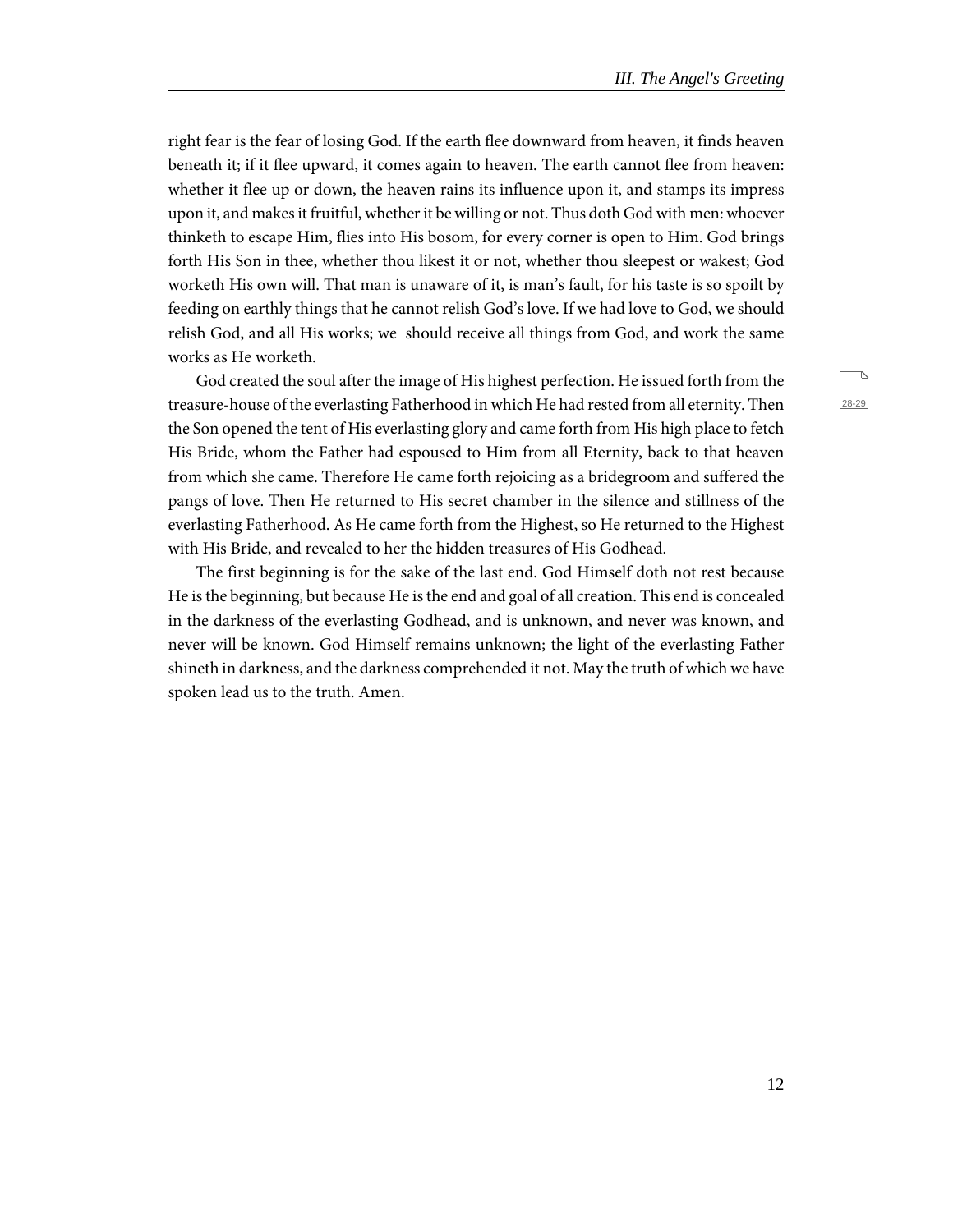#### <span id="page-16-2"></span>**IV**

#### **TRUE HEARING**

<span id="page-16-1"></span><span id="page-16-0"></span>[Ecclesiasticus](http://www.ccel.org/study/Bible:Sir.24.30) xxiv. 30.—"Whoso heareth Me shall not be confounded." The everiasting and paternal wisdom saith, whoso heareth Me is not ashamed. If he<br>is ashamed of anything he is ashamed of being ashamed. Whoso worketh in Me sinneth<br>in Me sinneth and Me since the wide Me since the sinneth he everlasting and paternal wisdom saith, "Whoso heareth Me is not ashamed." If he not. Whoso confesseth Me and feareth Me, shall have eternal life. Whoso will hear the wisdom of the Father must dwell deep, and abide at home, and be at unity with himself. Three things hinder us from hearing the everlasting Word. The first is fleshliness, the second is distraction, the third is the illusion of time. If a man could get free of these, he would dwell in eternity, and in the spirit, and in solitude, and in the desert, and there would hear the everlasting Word. Our Lord saith, "No man can hear My word nor my teaching without renouncing himself." All that the Eternal Father teaches and reveals is His being, His nature, and His Godhead, which He manifests to us in His Son, and teaches us that we are also His Son.

All that God worketh and teacheth, He worketh in His Son. All His work is directed to this end that we also may be His Son. When God sees that we are indeed His son, He yearns after us, and in the depth of His Divine Being waves of longing break forth, to reveal to us the abyss of His Godhead, and the fullness of His essence; He hastens to identify Himself with us. Herein He hath joy and gladness in full measure. God loveth men not less than He loveth Himself. If thou really lovest thyself, thou lovest all men as thyself; as long as thou lovest any one less than thyself, thou dost not really love thyself. That man is right who loves all men as himself.

Some folk say: "I love my friends, who do me kindness, more than other people." Such love is imperfect and incomplete; it is like having your sails only half-filled with wind. When I love anyone as much as myself, I would just as soon that joy or sorrow, death or life were mine, as well as his. That would be the dictate of right reason.

St Paul felt such love when he said, "I would that I were cut off from God for my friends' sake." Now to be cut off from God is equivalent to suffering the pains of hell. Some ask whether St Paul was on the way to perfection or was perfect. I answer, he was perfect, or he would have spoken otherwise.

I wish further to elucidate this saying of St Paul that he was willing to be cut off from God. The highest act of renunciation for man is for God's sake to give up God, and that is what St Paul was willing to do; to give up all the blessings that he might receive from God. When for God's sake he gave up God, God still remained with him, since God's essence is Himself, not any impression or reception of Himself. He who does so is a true man to whom no grief may happen, any more than it happens to the Divine Being. There is a somewhat in the soul that is, as it were, a blood-relative of God. It is one, it has nothing in common with nothing, nor is it like nothingness, nothing. All that is created is nothing, all far from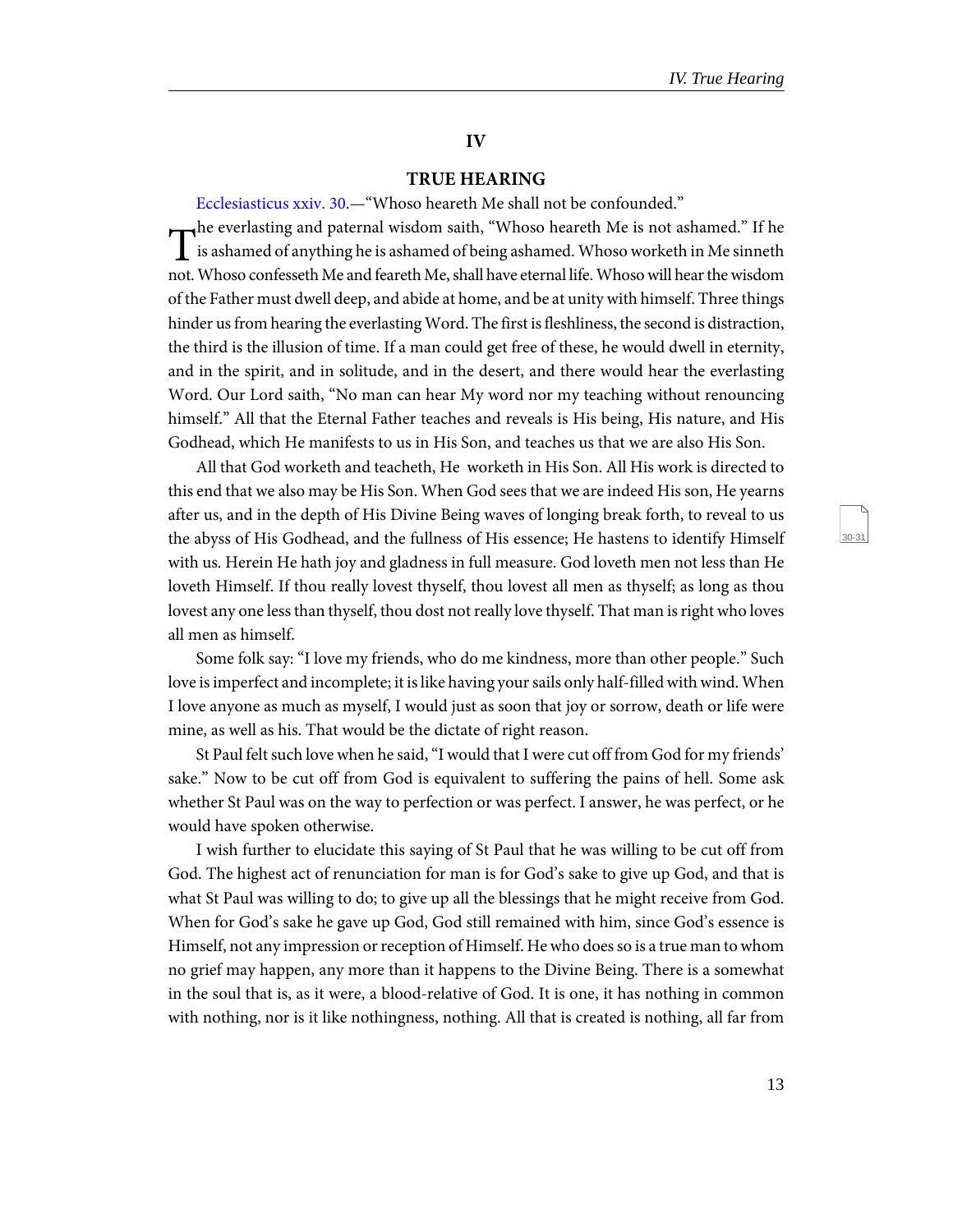and foreign to the soul. Could I but find myself one instant in that sphere of pure existence, I should regard myself as little as a worm.

A question arises regarding the angels who dwell with us, serve us and protect us, whether their joys are equal to those of the angels in heaven, or whether they are diminished by the fact that they protect and serve us. No, they are certainly not; for the work of the angels is the will of God, and the will of God is the work of the angels; their service to us does not hinder their joy nor their working. If God told an angel to go to a tree and pluck caterpillars off it, the angel would be quite ready to do so, and it would be his happiness, if it were the will of God.

<span id="page-17-0"></span>The man who abides in the will of God wills nothing else than what God is, and what He wills. If he were ill he would not wish to be well. If he really abides in God's will, all pain is to him a joy, all complication, simple: yea, even the pains of hell would be a joy to him. He is free and gone out from himself, and from all that he receives, he must be free. If my eye is to discern colour, it must itself be free from all colour. The eye with which I see God is the same with which God sees me. My eye and God's eye is one eye, and one sight, and one knowledge, and one love.

The man who abides in God's love must be dead to himself and all created things, and regard himself as a mere unit among a thousand million. Such a man must renounce himself and all the world. Supposing a man possessed all the world, and gave it back to God intact just as he received it, God would give him back, all the world and everlasting life to boot. And supposing there were another man who had nothing but a good will, and he thought in his heart, "Lord, were all this world mine, and two worlds more beside it, I would give them and myself also back to Thee as I received them from thee"; to that man God would give back as much as he had given away. And supposing a man had renounced himself for twenty years, if he took himself back for a moment, that man's renunciation would be as nothing. The man who has truly renounced himself and does not once cast a glance on what he has renounced, and thus remains immovable and unalterable, that man alone has really renounced self. May God and the Eternal Wisdom grant us to remain equally immovable and unalterable with Himself. Amen.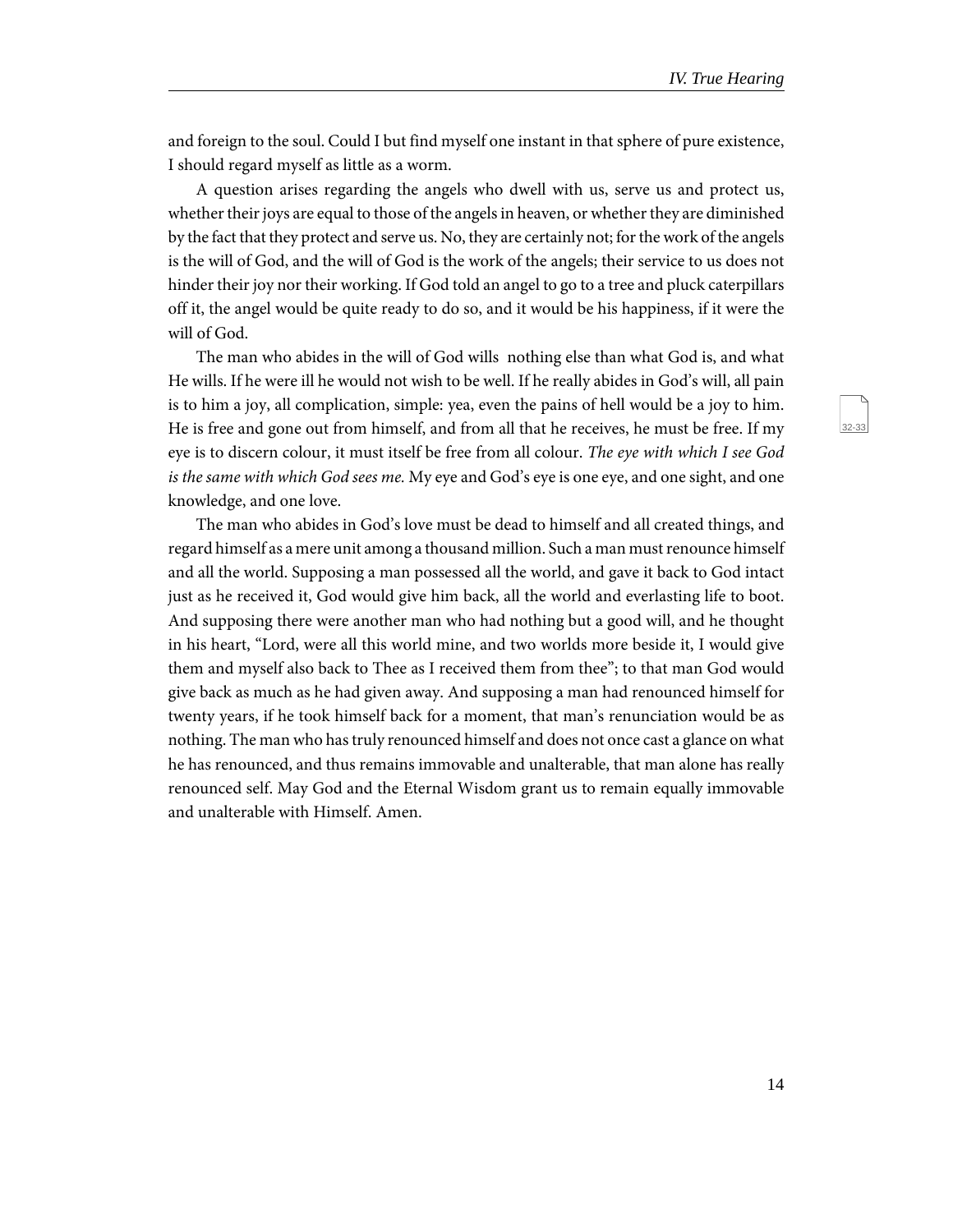#### <span id="page-18-2"></span>**THE SELF-COMMUNICATION OF GOD**

<span id="page-18-1"></span><span id="page-18-0"></span>[St John](http://www.ccel.org/study/Bible:John.14.23) xiv. 23.—"If a man love me, he will keep my words; and my Father will love him, and we will come unto him, and make our abode with him."

We read in the Gospeis that Our Lord fed many people with live loaves and two fishes.<br>Speaking parabolically, we may say that the first loaf was—that we should know<br>ourselves, what we have been everlastingly to God, and wh  $\tau$ e read in the Gospels that Our Lord fed many people with five loaves and two fishes. Speaking parabolically, we may say that the first loaf was—that we should know second—that we should pity our fellow Christian who is blinded; his loss should grieve us as much as our own. The third—that we should know our Lord Jesus Christ's life, and follow it to the utmost of our capacity. The fourth—that we should know the judgments of God. All that may be said of the pains of hell is true. St Dionysius saith, "To be separated from God is hell, and the sight of God's countenance is heaven." The fifth is—that we should know the Godhead which has flowed into the Father and filled Him with joy, and which has flowed into the Son and filled Him with wisdom, and the Two are essentially one. Therefore said Christ, "Where I am, there is My Father, and where My Father is, there am I" And They have flowed into the Holy Ghost and filled Him with good will. Therefore said Christ, "I and My Father have one Spirit," and the Holy Ghost has flowed into the soul.

The soul has by nature two capacities. The one is intelligence, which may comprehend the Holy Trinity with all its works and be contained by It as water is by a vessel. When the vessel is full, it has enclosed all that is contained in it, and is united with that which it has enclosed, and of which it is full. Thus intelligence becomes one with that which it has understood and comprehended. It is united therewith by grace, as the Son is one with the Father.

<span id="page-18-3"></span>The second capacity is Will. That is a nobler one, and its essential characteristic is to plunge into the Unknown which is God. There the Will lays hold of God in a mysterious manner, and the Unknown God imparts His impress to the Will. The Will draws thought and all the powers of the soul after it in its train, so that the soul becomes one with God by grace, as the Holy Ghost is one with the Father and with the Son by nature. In God it is more worthy to be loved, than it is in itself. Therefore St Augustine saith that the soul is greater by its love-giving power than by its life-giving power. If man might only abide in this union, and do all the works which have ever been done by creatures, he would be no other than God, if his higher powers so brought his lower powers under control, that he could only work God-like works. That however may not be, and man's highest faculty therefore contemplates God as best it can, and so influences his lower faculties that they can discern between Good and Evil.

Adam possessed that union with God which we have spoken of, and while he had it, his capacity contained the capacities of all creatures. The load-stone attracts the needle, and the needle receives the magnetic power, so that it can also attract other needles and draw them to the load-stone. But if one draws the first needle away, all the other needles come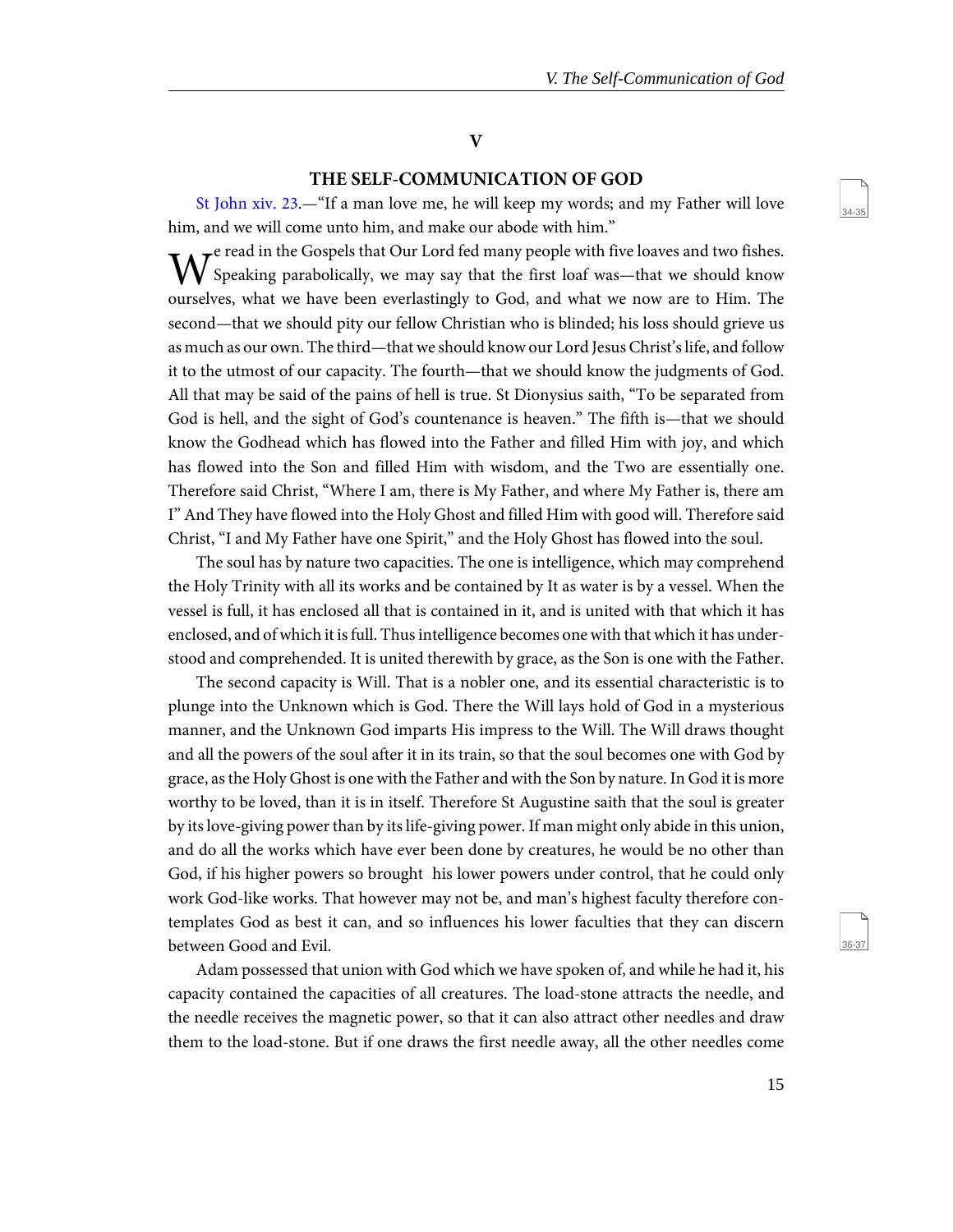with it. Thus was it with Adam: when, in his highest capacity, he was separated from God all his capacities deteriorated. Thence came also discord and the clashing of oppugnant wills among the lower creation, and deterioration of their powers down to the lowest. It is necessary, therefore, for all the creatures which issued forth from God to co-operate earnestly with all their powers to form a Man who may again attain that union with God which Adam enjoyed before he fell, and who may again restore to the creatures their forfeited powers. This is fulfilled in Christ as He Himself said, "I, if I be lifted up, will draw all men unto Me." He means, if He is exalted in our knowledge, He will draw us unto Himself. In Him human nature grew divine, and thanked God and loved Him with immeasurable love. This also befits God that he loves human nature with so great love. I counsel you, sisters and brothers, that you grow in knowledge, and thank God, while you are in time, that He brought you out of non-existence to existence, and united you with the Divine Nature. But if the Divine Nature be beyond your comprehension, believe simply on Christ; follow His holy example and remain steadfast. Convert Jews, heathen, heretics, bad Christians, and all who do not enjoy your knowledge of God, and are still astray.

Now rejoice, all ye powers of my soul, that you are so united with God that no one may separate you from Him. I cannot fully praise nor love Him therefore must I die, and cast myself into the divine void, till I rise from non-existence to existence. If I should remain entombed in flesh till the judgment day and suffer the pains of hell, that would be for me a small thing to bear for my beloved Lord Jesus Christ, if I had the certainty at last of not being separated from Him. While I am here, He is in me; after this life, I am in Him. All things are therefore possible to me, if I am united to Him Who can do all things. Previously I could not distinguish whether we were divine by nature or by grace. Then came Jesus and enlightened me so that I recognized in the Divine Nature Three Persons, and that the Father was the Bringer-Forth of all things, as St James says, "every perfect gift cometh down from the Father of lights."

<span id="page-19-0"></span>The Father and the Son have one Will, and that Will is the Holy Ghost, Who gives Himself to the soul so that the Divine Nature permeates the powers of the soul so that it can only do God-like works. Just as a spring, which perpetually flows and waters the roots of the flowers, so that the flowers bloom and receive their colours from the water of the spring, so the Godhead imparts Itself to the capacities of the soul that it may grow in the likeness of God. The more that the soul receives of the Divine Nature, the more it grows like It, and the closer becomes its union with God. It may arrive at such an intimate union that God at last draws it to Himself altogether, so that there is no distinction left, in the soul's consciousness, between itself and God, though God still regards it as a creature. Wherefore let yourselves not be misled by the light of nature. The higher the degree of knowledge which the soul attains to in the light of grace, the darker seems to it the light of nature. If the soul would know the real truth it must examine itself, whether it has withdrawn from all things,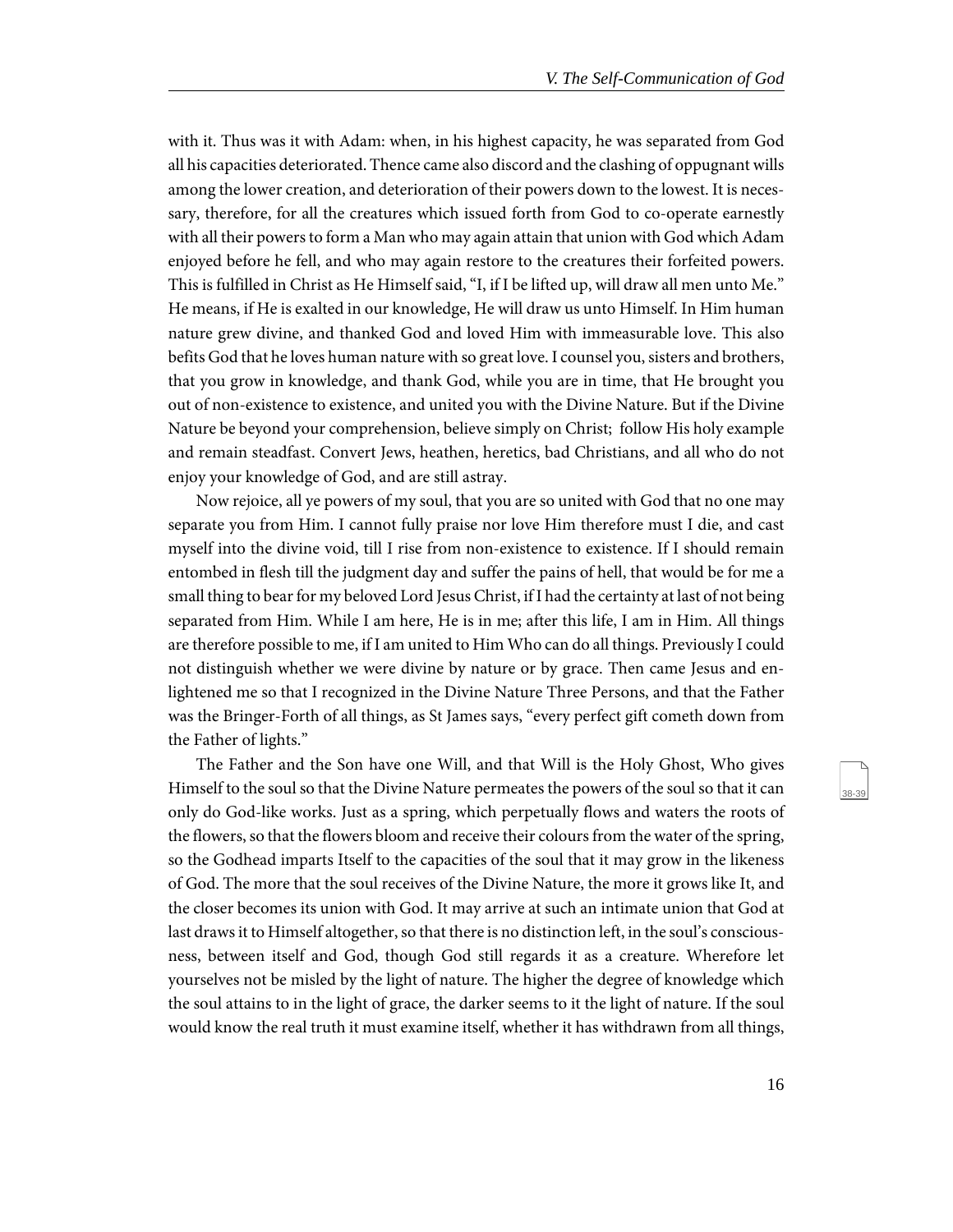<span id="page-20-0"></span>whether it has lost itself, whether it loves God purely with His love and nothing of its own at the same time, so that it may not be separated from Him by anything, and whether God alone dwells in it. If it has lost itself, it is as when the Virgin Mary lost Christ. She sought Him for three days, and yet was sure that she would find Him. All the while Christ was in the highest class in the school of His Father, unconscious of His mother's seeking Him. Thus happens it to the noble soul which goes to God to school, and learns there what God is in His essence, and what He is in the Trinity, and what He is in man, and what is most acceptable to Him. St Augustine saith that the righteousness of God in the Godhead and in the Trinity and in all creatures is the source of the chief joy which is in heaven. God in human nature is a lamp of living light, and "the light shineth in darkness and the darkness comprehendeth it not." The darkness must ever more flee the light, as the night flees day. Thus the soul learns to know God's will. St Paul saith, "This is God's will, our sanctification." And this is our sanctification, to know what we were before time; what we are in time, and what we shall be after time. Thus the soul loses itself in these three, and recketh naught of the body, till it comes to it in the temple, and obeys it without murmuring. The Father is a revelation of the Godhead, the Son is an image and countenance of the Father, and the Holy Ghost is an effulgence of that countenance, and a mutual love between Them, and these properties They have always possessed in Themselves. The Three Persons have stooped out of pity down to human nature, and the Son became man, and was the most despised man on the earth, and suffered pain at the hands of the creatures whom He Himself created with the Father, through Whose will He became man. Thus was Christ till His death, and when He rose from the dead then was seen the most despised of all men united with the Godhead in the Person of Christ.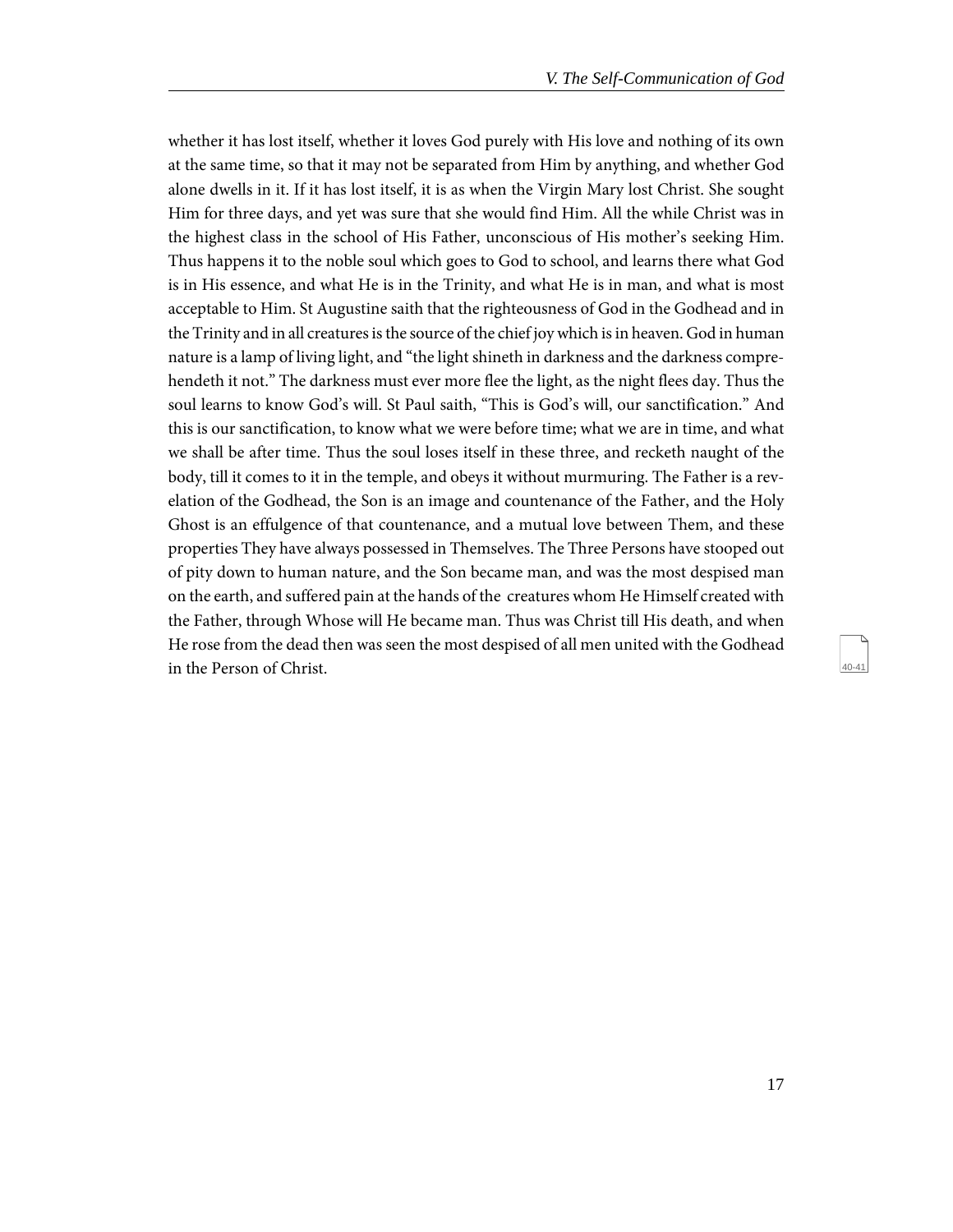#### <span id="page-21-2"></span>**VI**

### **SANCTIFICATION**<sup>1</sup>

<span id="page-21-1"></span><span id="page-21-0"></span>[St Luke](http://www.ccel.org/study/Bible:Luke.10.42) x. 42.—"One thing is needful."

I have read many writings both or heathen philosophers and inspired prophets, ancient<br>and modern, and have sought earnestly to discover what is the best and highest quality have read many writings both of heathen philosophers and inspired prophets, ancient whereby man may approach most nearly to union with God, and whereby he may most resemble the ideal of himself which existed in God, before God created men. And after having thoroughly searched these writings as far as my reason may penetrate, I find no higher quality than sanctification or separation from all creatures. Therefore said our Lord to Martha, "One thing is necessary," as if to say, "whoso wishes to be untroubled and content, must have one thing, that is sanctification."

Various teachers have praised love greatly, as St Paul does, when he saith, "to whatever height I may attain, if I have not love, I am nothing." But I set sanctification even above love; in the first place because the best thing in love is that it compels me to love God. Now it is a greater thing that I compel God to come to me, than that I compel myself to go to God. Sanctification compels God to come to me, and I prove this as follows:—

Everything settles in its own appropriate place; now God's proper place is that of oneness and holiness; these come from sanctification; therefore God must of necessity give Himself to a sanctified heart.

In the second place I set sanctification above love, because love compels me to suffer all things for the sake of God; sanctification compels me to be the recipient of nothing but God; now, it is a higher state to be the recipient of nothing but God than to suffer all things for God, because in suffering one must have some regard to the person who inflicts the suffering, but sanctification is independent of all creatures.

Many teachers also praise humility as a virtue. But I set sanctification above humility for the following reason. Although humility may exist without sanctification, perfect sanctification cannot exist without perfect humility. Perfect humility tends to the annihilation of self; sanctification also is so close to self-annihilation that nothing can come between them. Therefore perfect sanctification cannot exist without humility, and to have both of these virtues is better than to have only one of them.

The second reason why I set sanctification above humility is that humility stoops to be under all creatures, and in doing so goes out of itself. But sanctification remains self-contained. But to remain contained within oneself is nobler than to go out of oneself for any purpose whatever; therefore saith the Psalmist, "The King's daughter is all glorious within," that is, all her glory is from her inwardness. Perfect sanctification has no inclination nor going-out towards any creature; it wishes neither to be above or below, neither to be like

<sup>1</sup> That is separation from all outward things.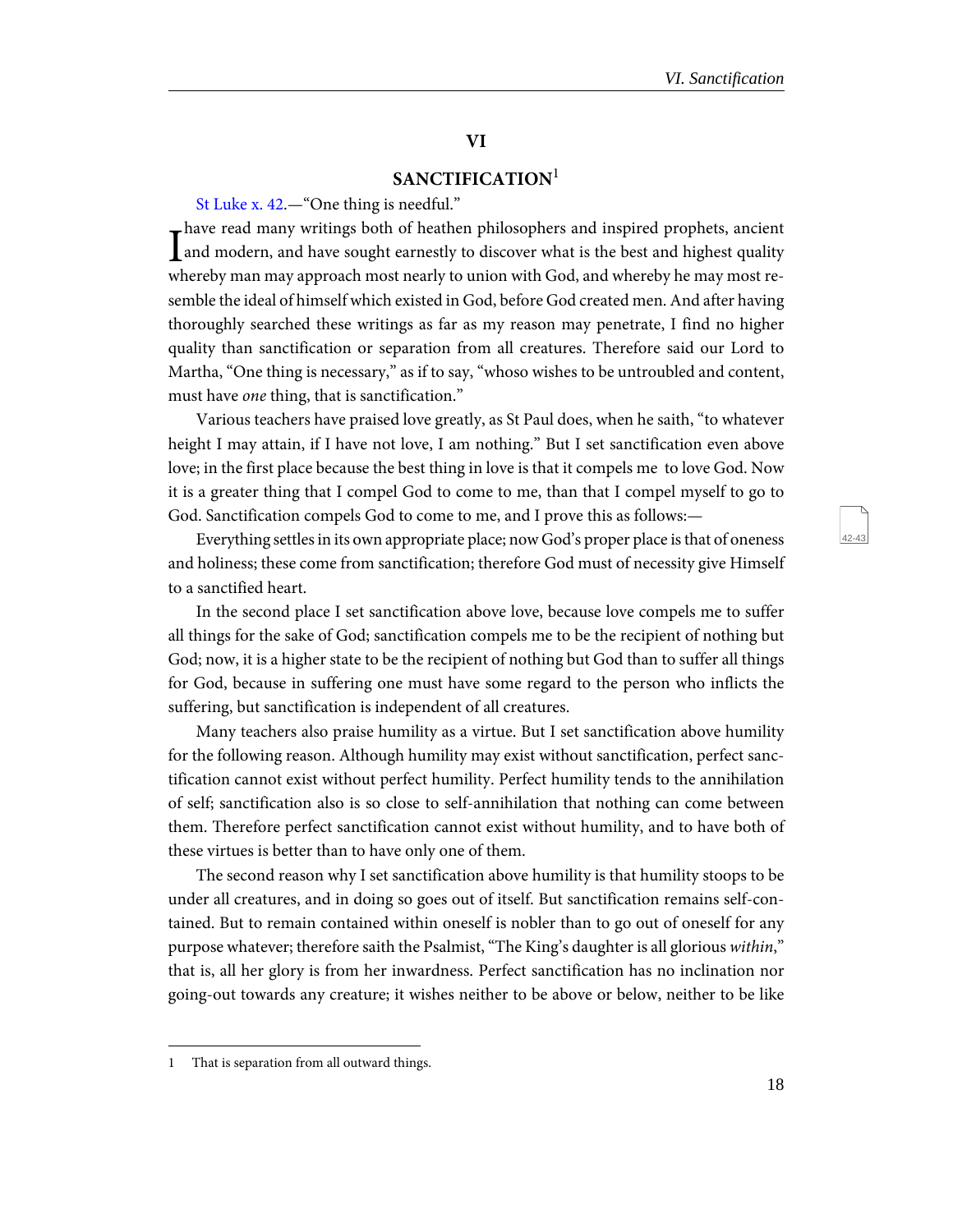nor unlike any creature, but only to be *one*. Whosoever wishes to be this or that wishes to be somewhat; but sanctification wishes to be nothing.

But some one may say: "All virtues must have existed in fullness in Our Lady, therefore perfect sanctification must have been in her. If sanctification is higher than humility, why did Our Lady speak of her humility, and not of her sanctification, when she said, "For He hath regarded the lowliness of His handmaiden?" To this I answer that God possesses both sanctification and humility, so far as we may attribute virtues to God. Now thou shouldest know that His humility brought God to stoop down to human nature, and our Lady knew that He wished for the same quality in her, and in that matter had regard to her humility alone. Therefore she made mention of her humility and not of her sanctification, in which she remained unmoved and unaffected. If she had said, "He hath regarded the sanctification of His handmaiden," her sanctification would have been disturbed, for, so to speak, would have been a going out of herself. Therefore the Psalmist said, "I will hear what the Lord God will say in me," as if to say, "If God will Speak to me, let Him come in, for I will not come out." And Boethius saith, "Men, why seek ye outside you what is inside you—salvation?"

<span id="page-22-0"></span>I set also sanctification above pity, for pity is only going out of oneself to sympathize with one's fellow-creature's sorrows. From such an out-going sanctification is free and abides in itself, and does not let itself be troubled. To speak briefly: when I consider all the virtues I find none so entirely without flaw and so conducive to union with God as sanctification.

The philosopher Avicenna says, "The spirit which is truly sanctified attains to so lofty a degree that all which it sees is real, all which it desires is granted, and in all which it commands, it is obeyed." When the free spirit is stablished in true sanctification, it draws God to itself, and were it placed beyond the reach of contingencies, it would assume the properties of God. But God cannot part with those to anyone; all that He can do for the sanctified spirit is to impart Himself to it. The man who is wholly sanctified is so drawn towards the Eternal, that no transitory thing may move him, no corporeal thing affect him, no earthly thing attract him. This was the meaning of St Paul when he said, "I live; yet not I; Christ liveth in me."

Now the question arises what is sanctification, since it has so lofty a rank. Thou shouldest know that real sanctification consists in this that the spirit remain as immovable and unaffected by all impact of love or hate, joy or sorrow, honour or shame, as a huge mountain is unstirred by a gentle breeze. This immovable sanctification causes man to attain the nearest likeness to God that he is capable of. God's very essence consists of His immovable sanctity; thence springs His glory and unity and impassibility. If a man is to become as like God as a creature may, that must be by sanctification. It is this which draws men upward to glory, and from glory to unity, and from unity to impassibility, and effects a resemblance between God and men. The chief agent in this is grace, because grace draws men from the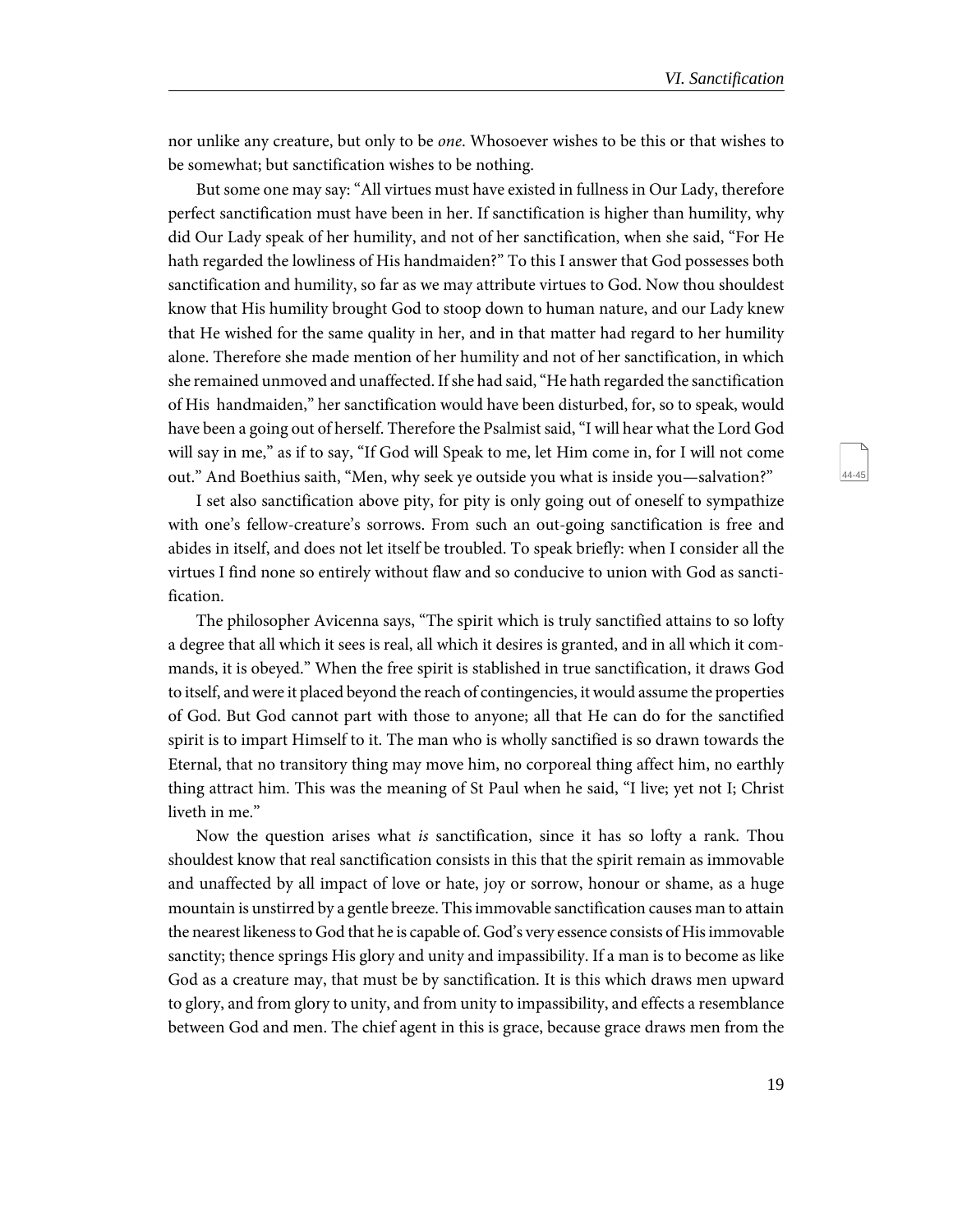transitory and purifies them from the earthly. And thou shouldest know that to be empty of all creature's love is to be full of God, and to be full of creature-love is to be empty of God.

<span id="page-23-0"></span>God has remained from everlasting in immovable sanctity, and still remains so. When He created heaven and earth and all creatures, His sanctity was as little affected thereby as though He had created nothing. I say further: God's sanctity is as little affected by men's good works and prayers, as though they had accomplished none, and He is by those means no more favourably inclined towards men than if they ceased praying and working. I say even more: when the Divine Son became man and suffered, that affected the sanctity of God as little as though He had never become man at all.

Here some one may make the objection: "Are then all good works and prayers thrown away, since God is unmoved by them, and at the same time we are told to pray to Him for everything?" In answer to this I say that God from all eternity saw everything that would happen, and also when, and how He would make all creatures: He foresaw also all the prayers which would be offered, and which of them He would hear: He saw the earnest prayers which thou wilt offer tomorrow, but He will not listen to them tomorrow, because He heard them in eternity, before thou wast a man at all. If, however, thy prayer is halfhearted and not in earnest, God will not deny it now, seeing that He has denied it in eternity. Thus God remains always in His immovable sanctity, but sincere prayer and good works are not lost, for whoso doeth well, will be well rewarded.

When God appears to be angry or to do us a kindness, it is we who are altered, while He remains unchangeable, as the same sunshine is injurious to weak eyes and beneficial to strong ones, remaining in itself the same. Regarding this Isidorus in his book concerning the highest good says, "People ask what was God doing before He created heaven and earth, or whence came the new desire in God to create?" To this he answers, "No new desire arose in God, seeing that creation was everlastingly present in Him, and in His intelligence." Moses said to God, "When Pharaoh asks me who Thou art, what shall I answer?" God said, "Say, I AM hath sent me unto you," that is to say, "He Who is unchangeable hath sent me."

Perhaps some one may ask, "Was Christ then also unchangeable, when He said, 'My soul is troubled even unto death,' or Mary when she stood under the Cross and lamented?" Here, thou shouldest know that in every man are two kinds of men, the outer and the inner man. Every man, who loves God, only uses his outer senses so far as is absolutely necessary; he takes care that they do not drag him down to the level of the beasts, as they do some who might rather he termed beasts than men. The soul of the spiritual man whom God moves to love Him with all his powers concentrates all its forces on the inner man. Therefore He saith, "Thou shalt love the Lord thy God with all thy heart." Now, there are some who waste the powers of the soul for the use of the outer man; these are they who turn all their thoughts and desires towards transitory things, and know nothing of the inner life. But a good man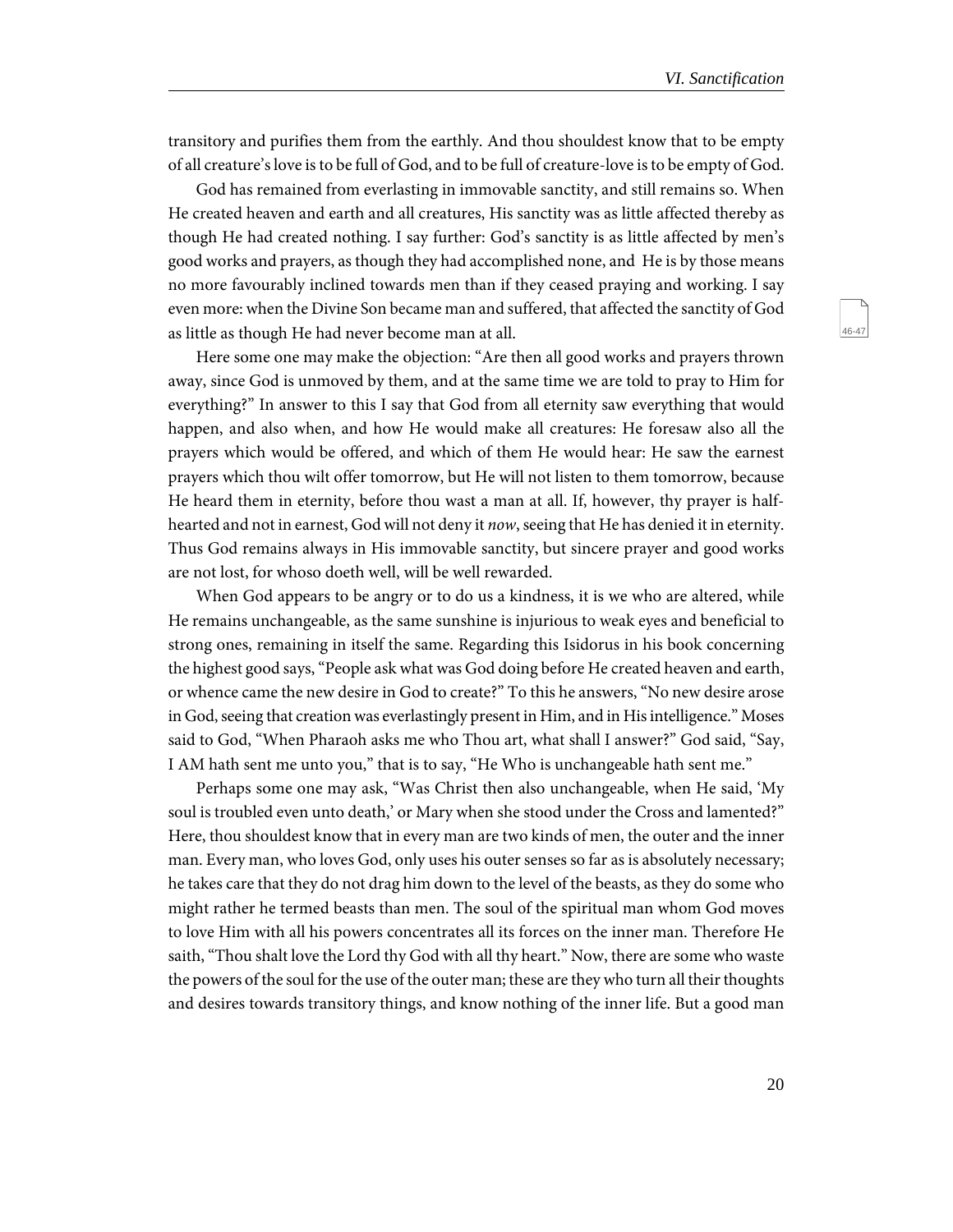<span id="page-24-0"></span>sometimes deprives his outer man of all power that it may have a higher object, while sensualists deprive the inner man of all power to use it for the outer man.

The outer man may go through various experiences, while the inner man is quite free and immovable. Now both in Christ and in Our Lady there was an inner and an outer man; when they spoke of outward things, they did so with the outward man, while the inner man remained immovable.

It may be asked: "What is the object of this immovable sanctity?" I answer, "Nothing": that is, so far as God has His way with a man, for He has not His way with all men.

Although God is Almighty, He can only work in a heart when He finds readiness or makes it. He works differently in men than in stones. For this we may take the following illustration: if we bake in one oven three loaves of barley-bread, of rye-bread, and of wheat, we shall find the same heat of the oven affects them differently; when one is well-baked, another will be still raw, and another yet more raw. That is not due to the heat, but to the variety of the materials. Similarly God works in all hearts not alike but in proportion as He finds them prepared and susceptible. If the heart is to be ready for the highest, it must he vacant of all other things. If I wish to write on a white tablet, whatever else is written on the tablet, however noble its purport, is a hindrance to me. If I am to write, I must wipe the tablet clean of everything, and the tablet is most suitable for my purpose when it is blank. Similarly, if God is to write on my heart, everything else must come out of it till it is really sanctified. Only so can God work His highest will, and so the sanctified heart has no outward object at all.

The question arises: But what then does the sanctified heart pray for? I answer that when truly sanctified, it prays for nothing, for whosoever prays asks God to give him some good, or to take some evil from him. But the sanctified heart desires nothing, and contains nothing that it wishes to be freed from. Therefore it is free of all want except that it wants to be like God. St Dionysius commenting on the text, "Know ye not that all run, but one receiveth the prize?" says "this running is nothing else than a turning away from all creatures and being united to the Uncreated." When the soul gets to this point, it loses its own distinctiveness, and vanishes in God as the crimson of sunrise disappears in the sun. To this goal only pure sanctification can arrive.

<span id="page-24-1"></span>St Augustine says. "the strong attraction of the soul to the Divine reduces everything to nothingness: on earth this attraction is manifested as sanctification. When this process has reached its culminating point, knowledge becomes ignorance, desire indifference and light darkness. The reason why God desires a sanctified heart more than any other is apparent when we ask the question, "What does God seek in all things?" The mouth of Wisdom says to us, "In all things I seek rest," and rest is to be found only in the sanctified heart; therein therefore God is more glad to dwell than in any other thing.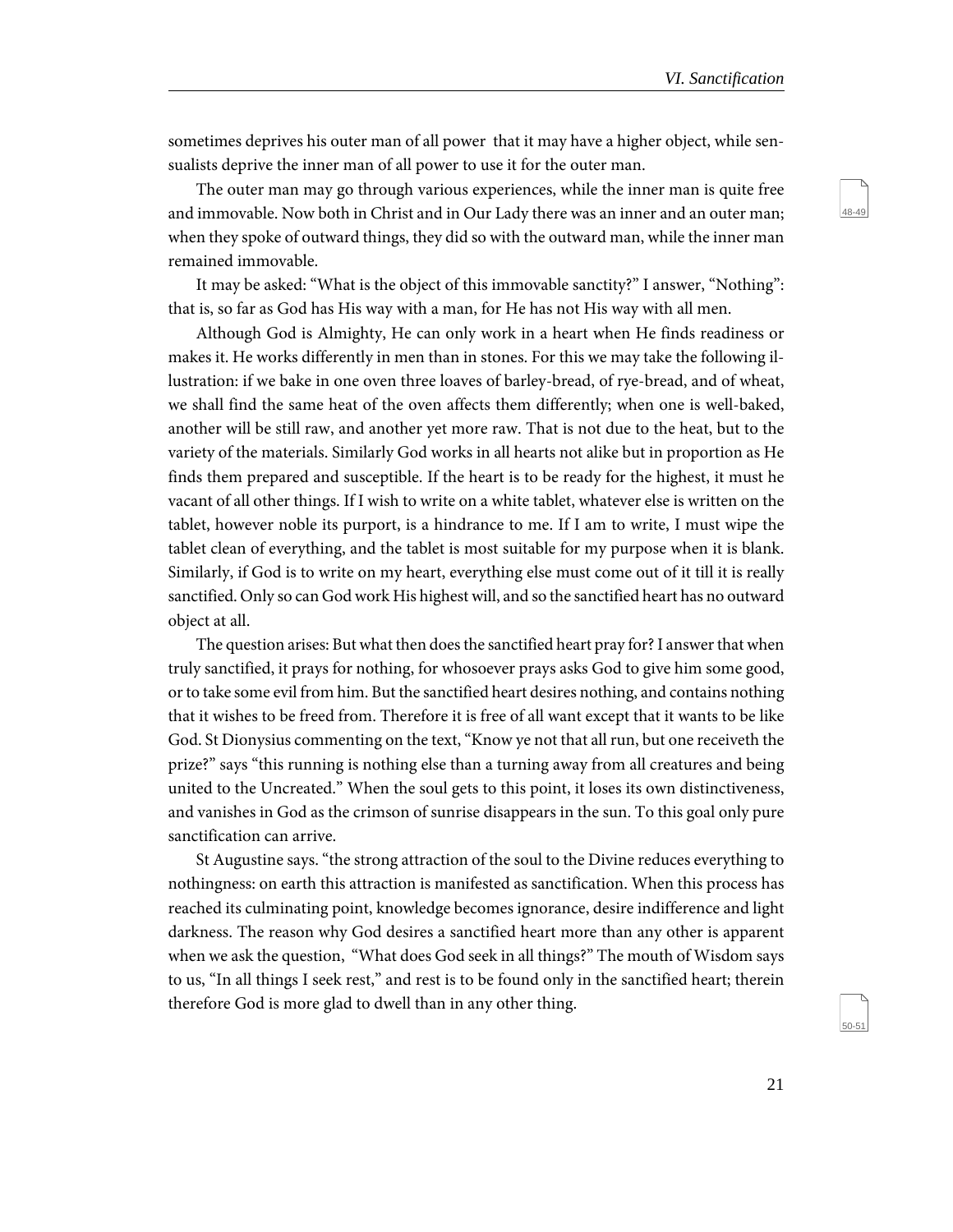Thou shouldest also know that the more a man sets himself to be receptive of divine influence, the happier he is: who most sets himself so, is the happiest. Now no man can reach this condition of receptivity except by conformity with God, which comes from submission to God. This is what Saint Paul means when he says, "Put on the Lord Jesus Christ," that is "be conformed to Christ." Whosoever wishes to comprehend the lofty rank and benefit of sanctification must mark Christ's words to His disciples regarding His humanity, "It is profitable for you, that I go away, for, if I go not away, the Comforter will not come to you." As if to say, "Ye have so much desire towards my natural outward form, that ye cannot fully desire the Holy Spirit." Therefore put away forms and unite yourselves with formless Being, for God's spiritual comfort is only offered to those who despise earthly comfort.

Now, all thoughtful folk, mark me! no one can be truly happy, except he who abides in the strictest sanctification. No bodily and fleshly delight can ever take place with out spiritual loss, for the flesh lusteth against the spirit, and the spirit against the flesh. Therefore, the more a man fleeth from the created, the more the Creator hastens to him. And consider this: if the pleasure we take in the outward image of our Lord Jesus Christ diminishes our capacity for receiving the Holy Spirit, how much more must our unbridled desire for earthly comforts diminish it!

<span id="page-25-0"></span>Therefore sanctification is the best of all things, for it cleanses the soul, and illuminates the conscience, and kindles the heart, and wakens the spirit, and girds up the loins, and glorifies virtue and separates us from creatures, and unites us with God. The quickest means to bring us to perfection is suffering; none enjoy everlasting blessedness more than those who share with Christ the bitterest pangs. Nothing is sharper than suffering, nothing is sweeter than to have suffered. The surest foundation in which this perfection may rest is humility; whatever here crawls in the deepest abjectness, that the Spirit lifts to the very heights of God, for love brings suffering and suffering brings love. Ways of living are many; one lives thus, and another thus; but whosoever will reach the highest life, let him in a few words hear the conclusion of the whole matter: keep thyself clear of all men, keep thyself from all imaginations that crowd upon the mind, free thyself from all that is contingent, entangling, and cumbersome and direct thy mind always to gazing upon God in thy heart with a steadfast look that never wavers: as for other spiritual exercises—fasting, watching and prayer—direct them all to this one end, and practice them so far as they may be helpful thereto, so wilt thou win to perfection. Here some one may ask, "Who can thus gaze always without wavering at a divine object?" I answer: "No one who now lives." This has only been said to thee that thou mightest know what the highest is, and that thou mightest have desires after it. But when thou losest sight of the Divine, thou shouldest feel as if bereft of thine eternal salvation, and shouldest long to recover it, and watch over thyself at all times, and direct thy aims and longing towards it. May God be blessed for ever. Amen.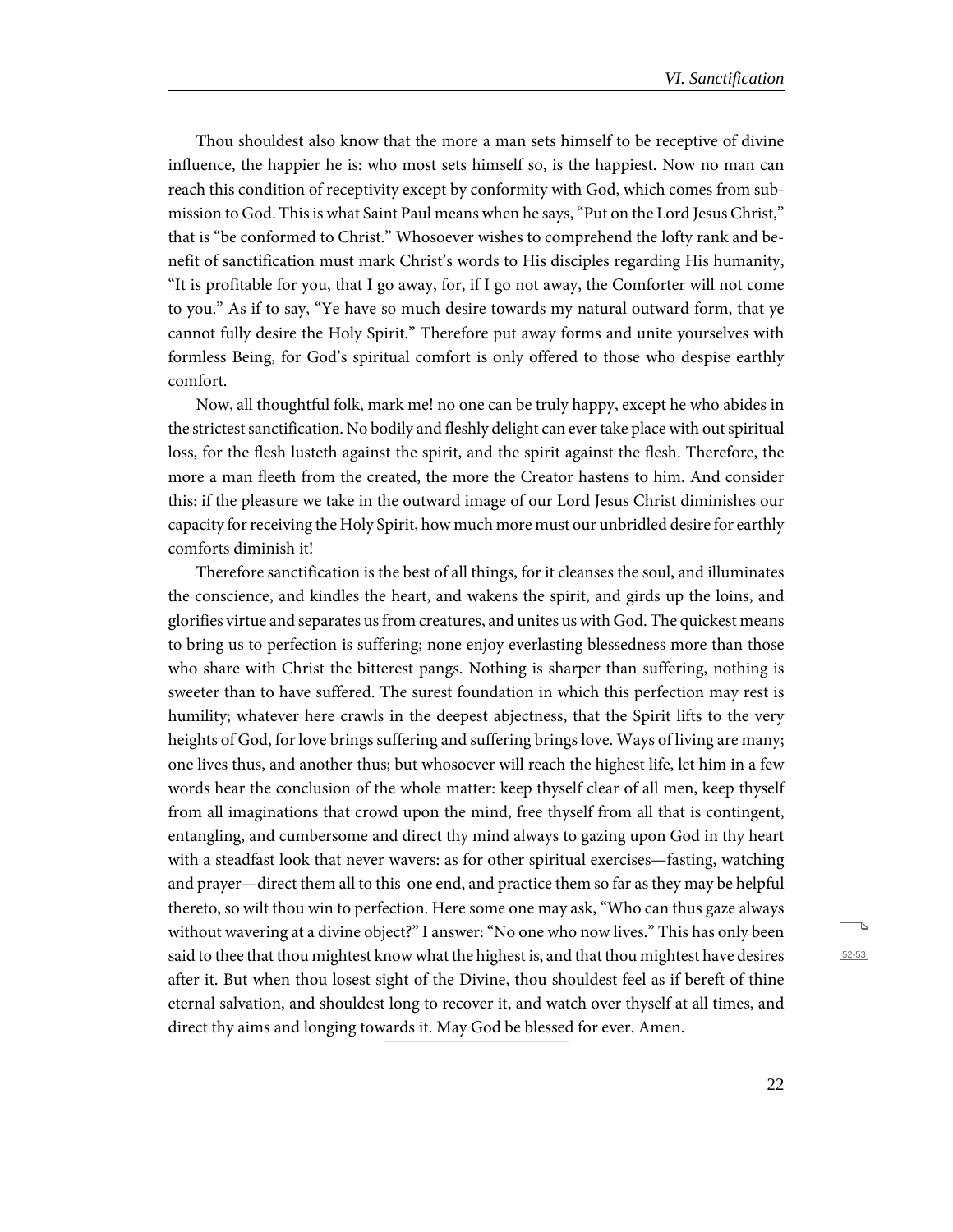#### <span id="page-26-2"></span>**VII**

#### **OUTWARD AND INWARD MORALITY**

<span id="page-26-0"></span>[I Cor.](http://www.ccel.org/study/Bible:1Cor.15.10) xv. 10.—"The Grace of God."

<span id="page-26-1"></span>Grace is from God, and works in the depth of the soul whose powers it employs. It is a<br>Glight which issues forth to do service under the guidance of the Spirit. The Divine Light race is from God, and works in the depth of the soul whose powers it employs. It is a permeates the soul, and lifts it above the turmoil of temporal things to rest in God. The soul cannot progress except with the light which God has given it as a nuptial gift; love works the likeness of God into the soul. The peace, freedom and blessedness of all souls consist in their abiding in God's will. Towards this union with God for which it is created the soul strives perpetually. Fire converts wood into its own likeness, and the stronger the wind blows, the greater grows the fire. Now by the fire understand love, and by the wind the Holy Spirit. The stronger the influence of the Holy Spirit, the brighter grows the fire of love; but not all at once, rather gradually as the soul grows. Light causes flowers and plants to grow and bear fruit; in animals it produces life, but in men blessedness. This comes from the grace of God, Who uplifts the soul, for if the soul is to grow God-like it must be lifted above itself.

To produce real moral freedom, God's grace and man's will must co-operate. As God is the Prime Mover of nature, so also He creates free impulses towards Himself and to all good things. Grace renders the will free that it may do everything with God's help, working with grace as with an instrument which belongs to it. So the will arrives at freedom through love, nay, becomes itself love, for love unites with God. All true morality, inward and outward, is comprehended in love, for love is the foundation of all the commandments.

All outward morality must be built upon this basis, not on self-interest. As long as man loves something else than God, or outside God, he is not free, because he has not love. Therefore there is no inner freedom which does not manifest itself in works of love. True freedom is the government of nature in and outside man through God; freedom is essential existence unaffected by creatures. But love often begins with fear; fear is the approach to love: fear is like the awl which draws the shoemaker's thread through the leather.

As for outward works they are ordained for this purpose that the outward man may be directed to God. But the inner work, the work of God in the soul is the chief matter; when a man finds this within himself, he can let go externals. No law is given to the righteous, because he fulfils the law inwardly, and bears it in himself, for the least thing done by God is better than all the work of creatures. But this is intended for those who are enlightened by God and the Holy Scriptures.

But here on earth man never attains to being unaffected by external things. There never was a Saint so great as to be immovable. I can never arrive at a state when discord shall be as pleasing to my ears as harmony. Some people wish to do without good works. I say, "This cannot be." As soon as the disciples received the Holy Ghost, they began to work. When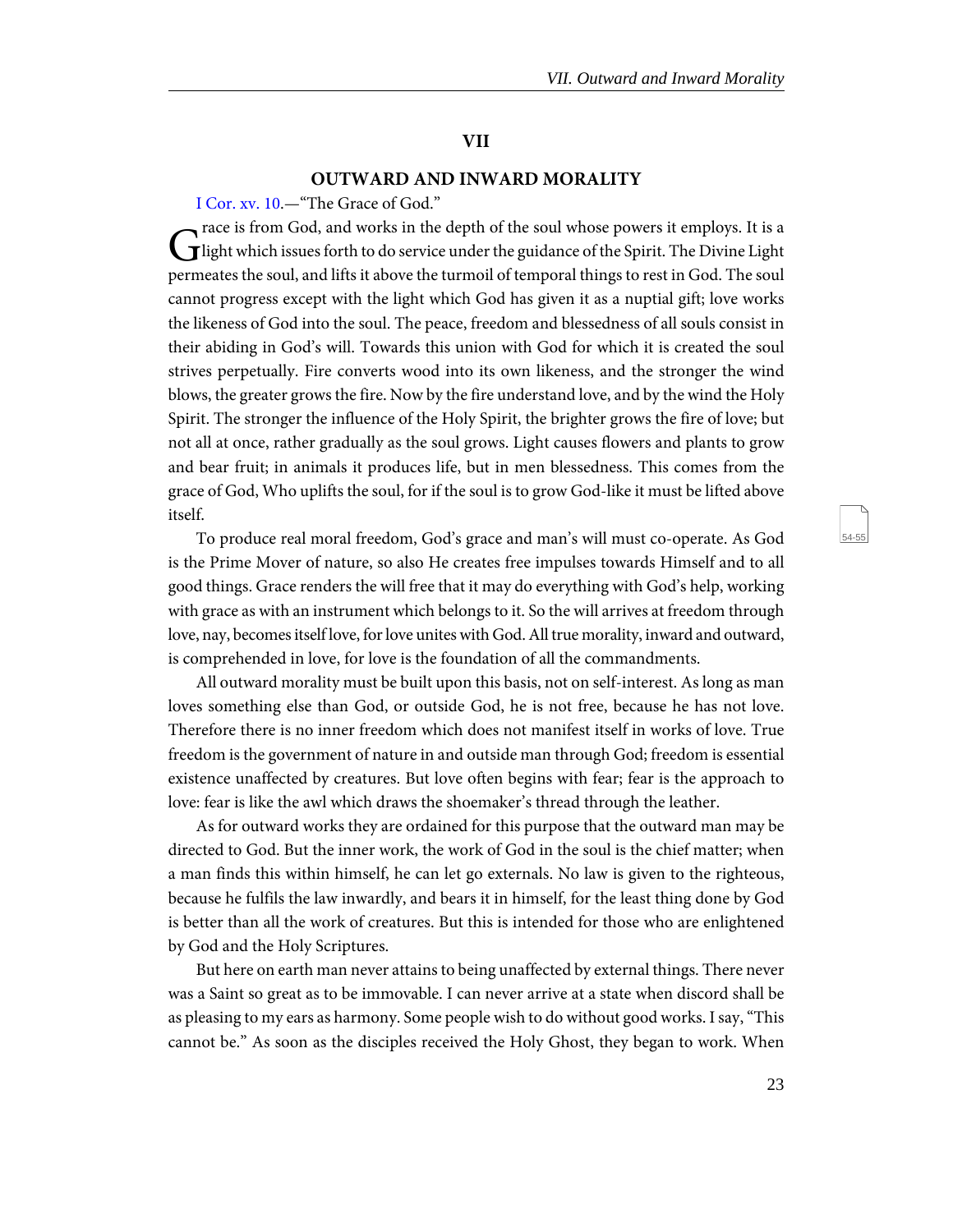Mary sat at the feet of our Lord that was her school time. But afterwards when Christ went to heaven, and she received the Holy Spirit, she began to serve and was a handmaid of the disciples. When saints become saints, they begin to work, and so gather to the refuge of everlasting safety.

How can a man abide in love, when he does not keep God's commands which issue forth from love? How can the inner man be born in God, when the outer man abides not in the following of Christ, in self-mortification and in suffering, for there is no being born of God, except through Christ. Love is the fulfilling of all commands; therefore however much man strives to reach this freedom, the body can never quite attain thereto, and must be ever in conflict. Seeing that good works are the witness of the Holy Ghost, man can never do without them. The aim of man is not outward holiness by works, but life in God, yet this last expresses itself in works of love.

<span id="page-27-0"></span>Outward as well as inward morality helps to form the idea of true Christian freedom. We are right to lay stress on inwardness, but in this world there is no inwardness without an outward expression. If we regard the soul as the formative principle of the body, and God as the formative principle of the soul, we have a profounder principle of ethics than is found in Pantheism. The fundamental thought of this system is the real distinction between God and the world, together with their real inseparability, for only really distinct elements can interpenetrate each other.

The inner work is first of all the work of God's grace in the depth of the soul which subsequently distributes itself among the faculties of the soul, in that of Reason appearing as Belief, in that of Will as Love, and in that of Desire as Hope. When the Divine Light penetrates the soul, it is united with God as light with light. This is the light of faith. Faith bears the soul to heights unreachable by her natural senses and faculties.

As the peculiar faculty of the eye is to see form and colour, and of the ear to hear sweet tones and voices, so is aspiration peculiar to the soul. To relax from ceaseless aspiration is sin. This energy of aspiration directed to and grasping God, as far as is possible for the creature, is called Hope, which is also a divine virtue. Through this faculty the soul acquires such great confidence that she deems nothing in the Divine Nature beyond her reach.

The third faculty is the inward Will, which, always turned to God like a face, absorbs to itself love from God. According to the diverse directions in which redemptive Grace through the Holy Spirit is imparted to the different faculties of men, it finds corresponding expression as one of the Spirit's seven gifts. This impartation constitutes man's spiritual birth which brings him out of sin into a state of grace while natural birth makes him a sinner.

As God can only be seen by His own light, so He can only be loved by His own love. The merely natural man is incapable of this, because nature by itself is incapable of responding to the Divine Love and is confined within its own circle. Therefore it is necessary for Grace, which is a simple supernatural power, to elevate the natural faculties to union in God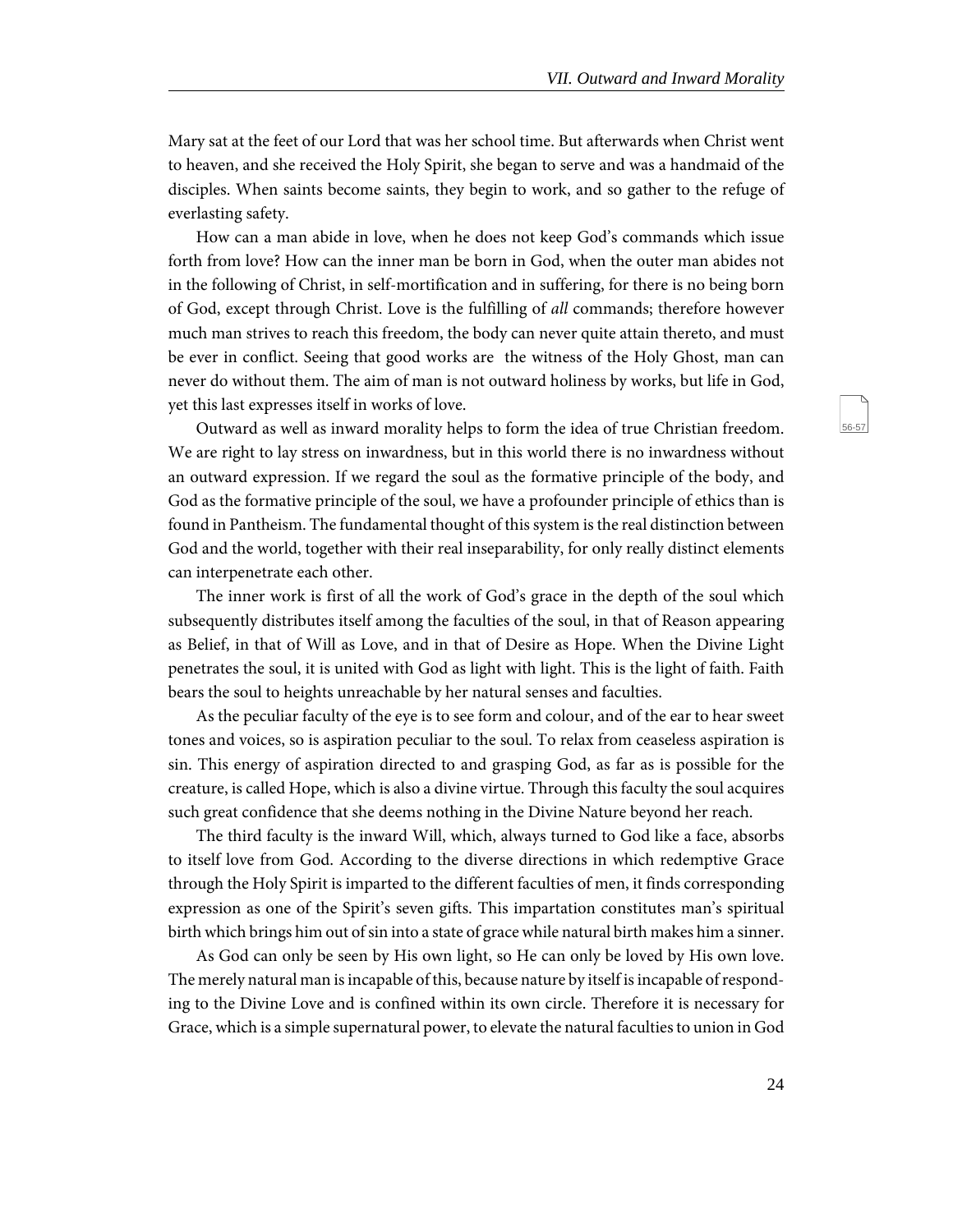<span id="page-28-0"></span>above the merely temporal objects of existence. The possibility of love to God is grounded in the relative likeness between man and God. If the soul is to reach its moral goal, i.e. Godlikeness, it must become inwardly like God through grace, and a spiritual birth which is the spring of true morality. The inner work that man has to do is the practical realization of Grace: without this, all outward work is ineffectual for salvation. Virtue is never mere virtue, it is either from God, or through God, or in God. All the soul's works which are to inherit an everlasting recompense must be carried on in God. They are rewarded by Him in proportion as they are carried on in Him, for the soul is an instrument of God whereby He carries on His work.

The essence of morality is inwardness, the intensity of will from which it springs, and the nobleness of the aim for which it is practiced. When a good work is done by a man, he is free of it, and through that freedom is liker and nearer to his Original than he was before.

The moral task of man is a process of spiritualization. All creatures are go-betweens, and we are placed in time that by diligence in spiritual business we may grow liker and nearer to God. The aim of man is beyond the temporal—in the serene region of the everlasting Present.

In this sense the New Birth of man is the focus towards which all creation strives, because man is the image of God after the likeness of which the world is created. All time strives towards eternity or the timeless Now, out of which it issued at creation. The merely temporal life in itself is a negation of real being, because it depends on itself and not on the deepest foundation of life; therefore also natural love is cramped finite and defective. It must through grace be lifted to the highest sphere of existence, and attain to freedom outside the narrow confines of the natural. Thereby love becomes real love, because only that is real which is comprehended and loved in its essence. Only by grace man comes from the temporal and transitory to be one with God. This lifting of manifoldness to unity is the supreme aim of ethics; by thus the divine birth is completed on the side of man.

This passage from nothingness to real being, this quitting of oneself is a birth accompanied by pain, for by it natural love is excluded. All grief except grief for sin comes from love of the world. In God is neither sorrow, nor grief, nor trouble. Wouldst thou be free from all grief and trouble, abide and walk in God, and to God alone. As long as love of the creature is in us, pain cannot cease.

This is the chief significance of the suffering of Christ for us, that we cast all our grief into the ocean of His suffering. If thou sufferest only regarding thyself, from whatever cause it may be, that suffering causes grief to thee, and is hard to bear. But if thou sufferest regarding God and Him alone, that suffering is not grievous, nor hard to bear, because God bears the load. The love of the Cross must swallow up our personal grief. Whoso does not suffer from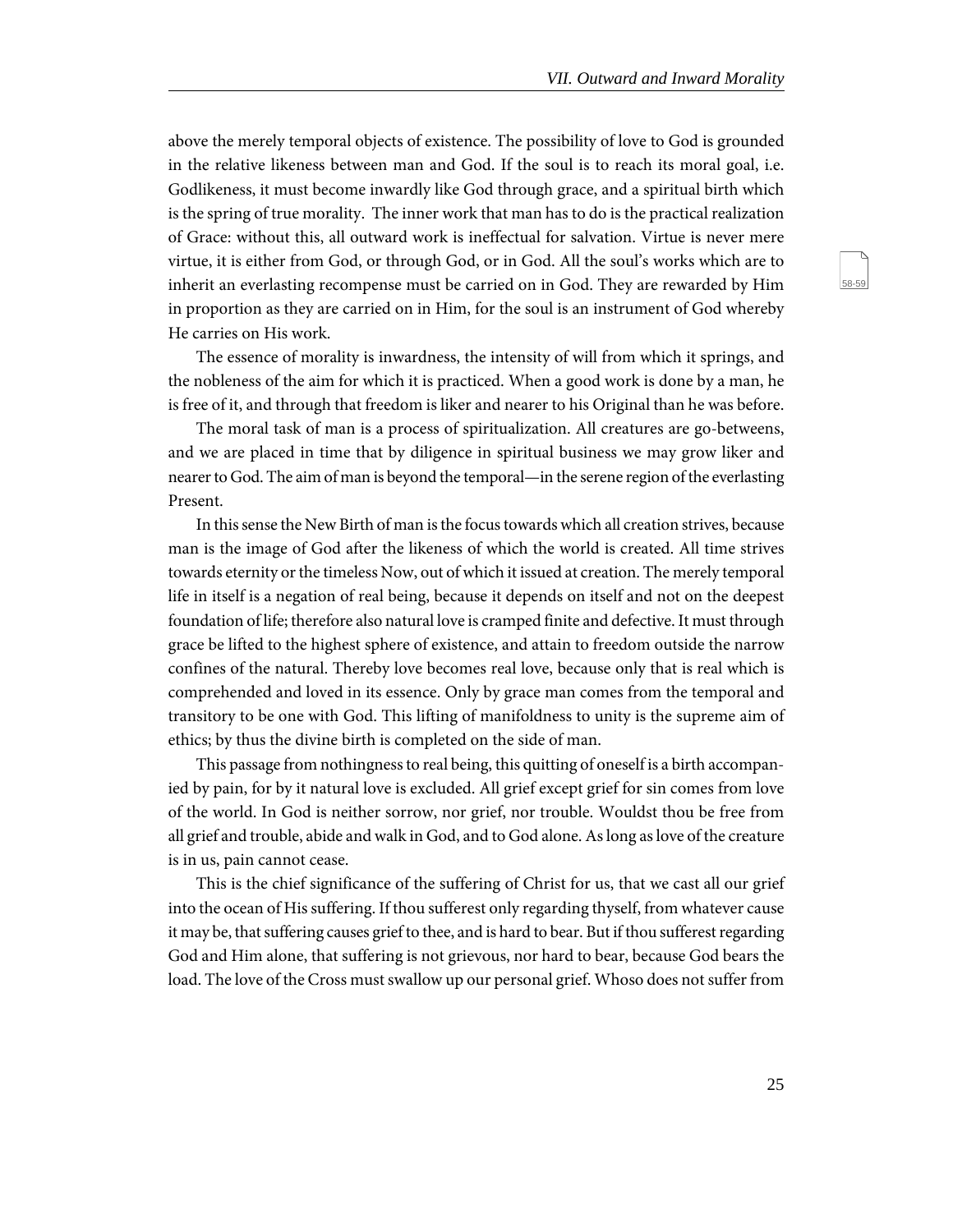love, for him sorrow is sorrow and grievous to bear; but whoso suffers from love he sorrows not, and his suffering is fruitful in God. Therefore is sorrow so noble; he who sorrows most is the noblest. Now no mortal's sorrow was like the sorrow which Christ bore; therefore he is far nobler than any man. Verily were there anything nobler than sorrow, God would have redeemed man thereby. Sorrow is the root of all virtue.

Through the higher love the whole life of man is to be elevated from temporal selfishness to the spring of all love, to God: man will again be master over nature by abiding in God and lifting her up to God.

<span id="page-29-2"></span><span id="page-29-1"></span><span id="page-29-0"></span>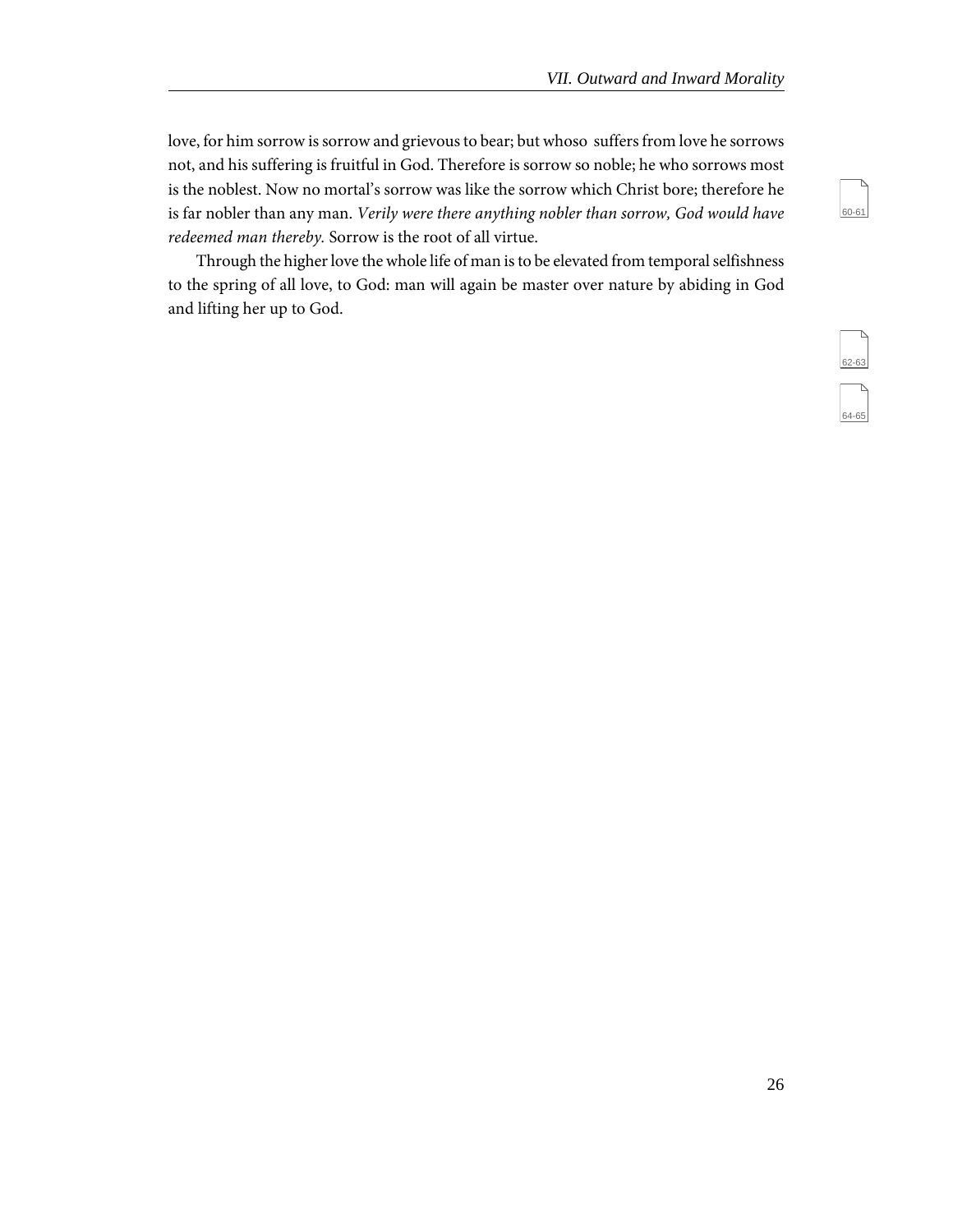# <span id="page-30-0"></span>**Indexes**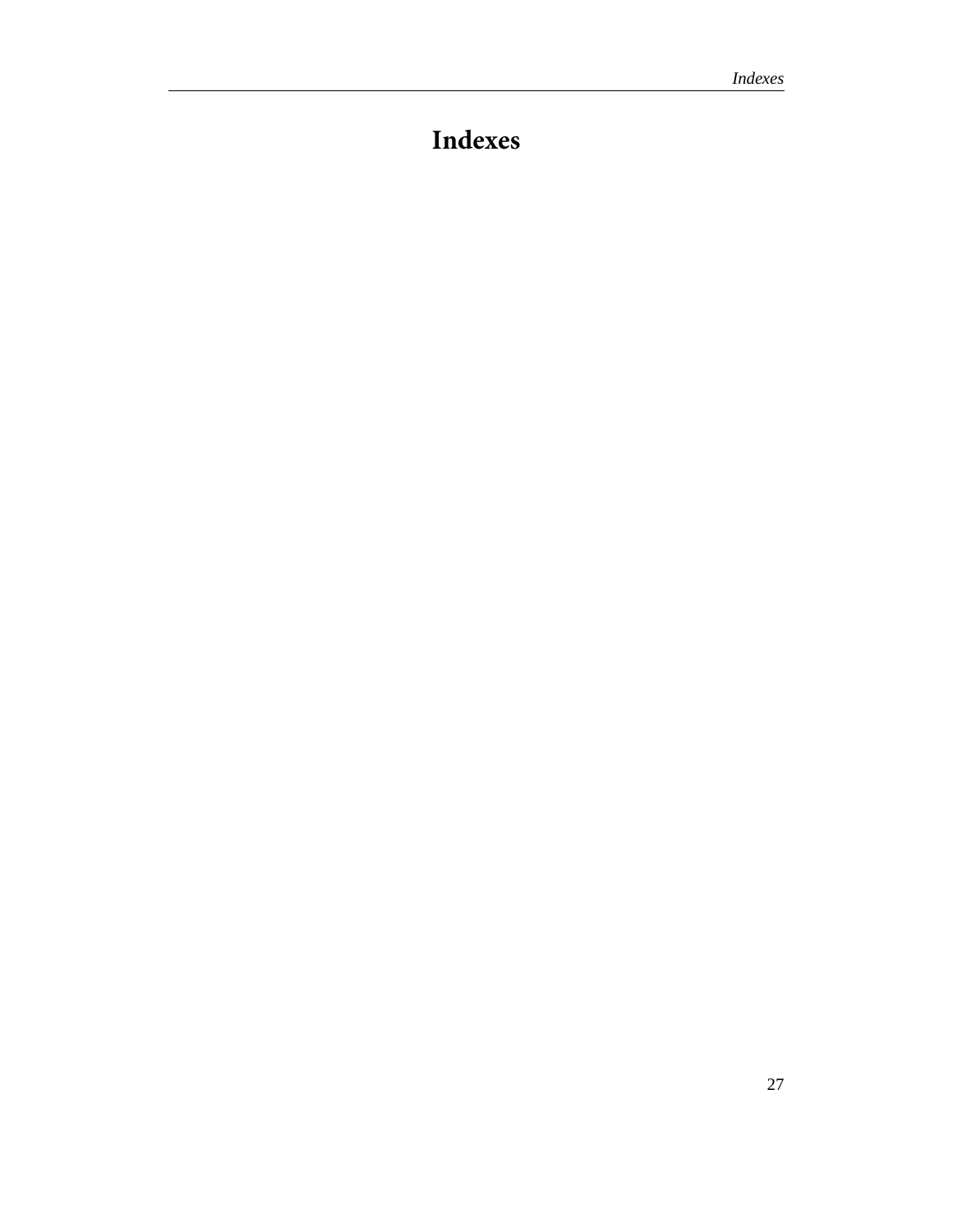## **Index of Scripture References**

<span id="page-31-0"></span>**Luke** [1:28](#page-14-1) [10:42](#page-21-1)  [21:31](#page-11-1)  **John** [6:44](#page-7-1) [14:23](#page-18-1)  **1 Corinthians** [15:10](#page-26-1)  **Sirach** [24:30](#page-16-1)  **Luke** [1:28](#page-14-1) [10:42](#page-21-1)  [21:31](#page-11-1) **John** [6:44](#page-7-1) [14:23](#page-18-1) **1 Corinthians** [15:10](#page-26-1) **Sirach** [24:30](#page-16-1)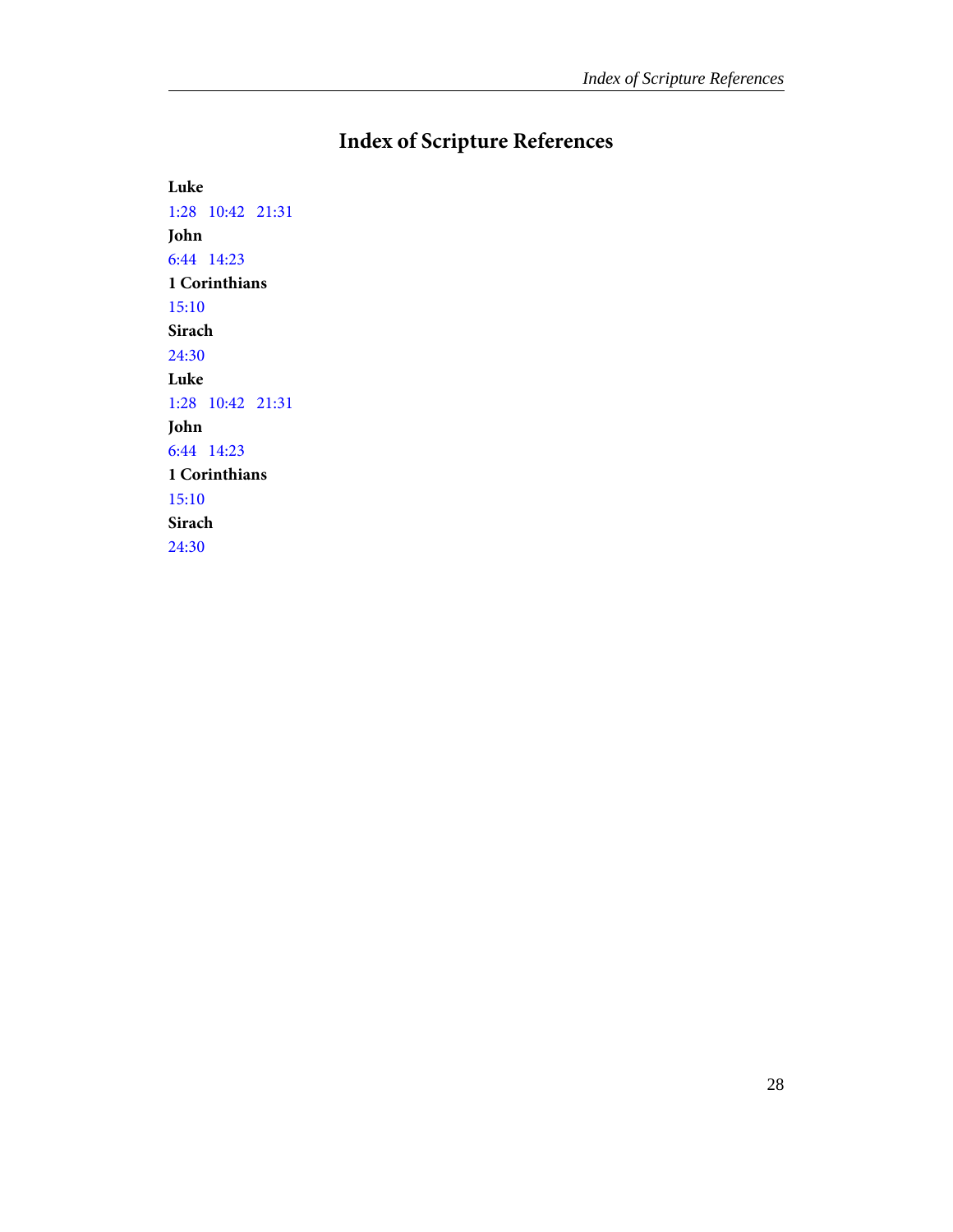## **Index of Scripture Commentary**

<span id="page-32-0"></span>**Luke** [1:28](#page-14-1) [10:42](#page-21-1)  [21:31](#page-11-1)  **John** [6:44](#page-7-1) [14:23](#page-18-1)  **1 Corinthians** [15:10](#page-26-1)  **Sirach** [24:30](#page-16-1)  **Luke** [1:28](#page-14-1) [10:42](#page-21-1)  [21:31](#page-11-1) **John** [6:44](#page-7-1) [14:23](#page-18-1) **1 Corinthians** [15:10](#page-26-1) **Sirach** [24:30](#page-16-1)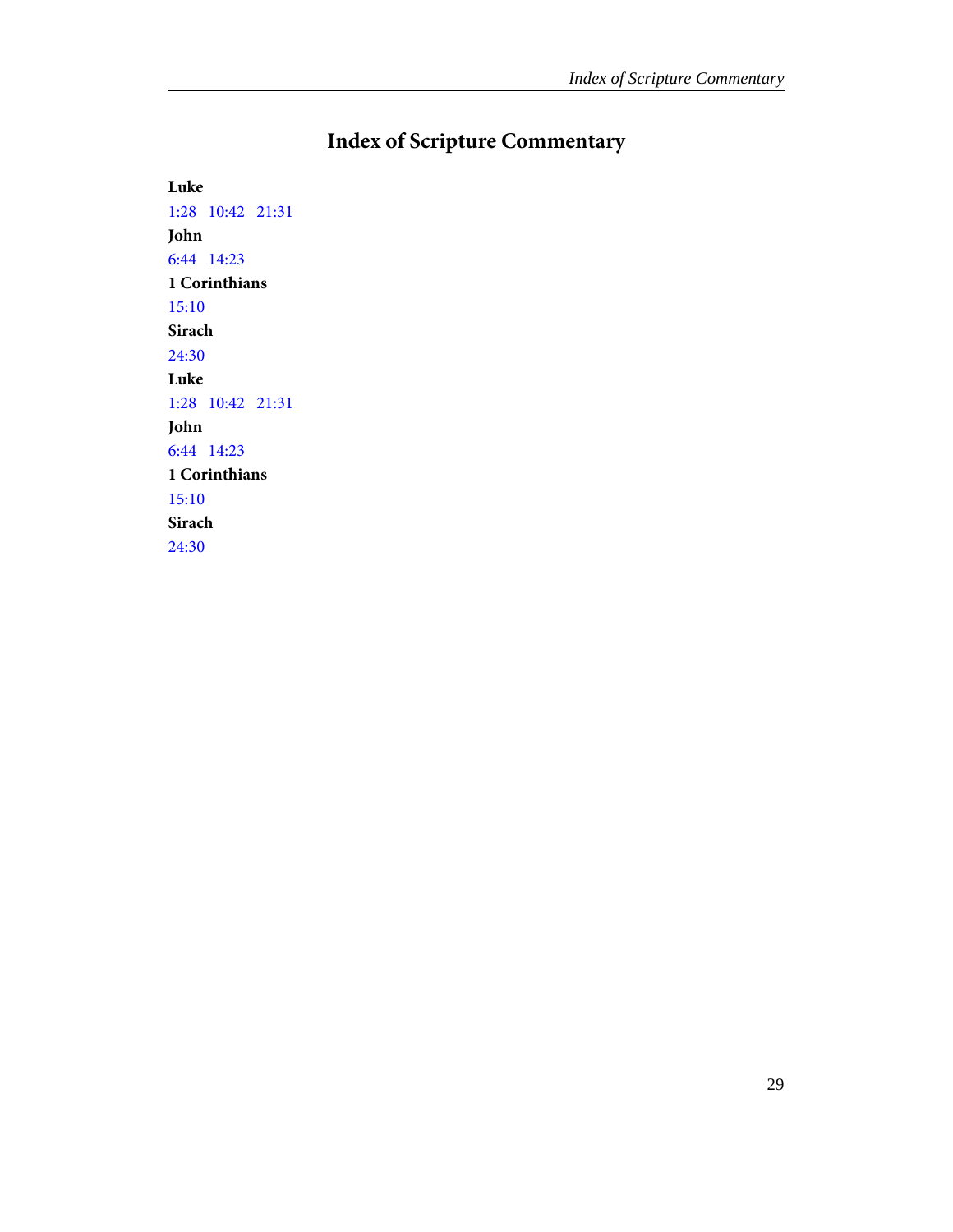## **Index of Pages of the Print Edition**

<span id="page-33-0"></span>[1](#page-4-1)  [2-3](#page-4-2)  [4-5](#page-5-1)  [6-7](#page-5-2)  [8-9](#page-6-0)  [10-11](#page-7-2)  [12-13](#page-7-3)  [14-15](#page-8-0)  [16-17](#page-9-0)  [18-19](#page-10-0)  [20-21](#page-11-2)  [22-23](#page-12-0)  [24-25](#page-13-0)  [26-27](#page-14-2)  [28-29](#page-15-0)  [30-31](#page-16-2)  [32-33](#page-17-0)  [34-35](#page-18-2) [36-37](#page-18-3)  [38-39](#page-19-0)  [40-41](#page-20-0)  [42-43](#page-21-2)  [44-45](#page-22-0)  [46-47](#page-23-0)  [48-49](#page-24-0)  [50-51](#page-24-1)  [52-53](#page-25-0)  [54-55](#page-26-2)  [56-57](#page-27-0)  [58-59](#page-28-0)  [60-61](#page-29-0)  [62-63](#page-29-1)  [64-65](#page-29-2) [1](#page-4-1)  [2-3](#page-4-2)  [4-5](#page-5-1)  [6-7](#page-5-2)  [8-9](#page-6-0)  [10-11](#page-7-2)  [12-13](#page-7-3)  [14-15](#page-8-0)  [16-17](#page-9-0)  [18-19](#page-10-0)  [20-21](#page-11-2)  [22-23](#page-12-0)  [24-25](#page-13-0)  [26-27](#page-14-2)  [28-29](#page-15-0)  [30-31](#page-16-2)  [32-33](#page-17-0)  [34-35](#page-18-2) [36-37](#page-18-3)  [38-39](#page-19-0)  [40-41](#page-20-0)  [42-43](#page-21-2)  [44-45](#page-22-0)  [46-47](#page-23-0)  [48-49](#page-24-0)  [50-51](#page-24-1)  [52-53](#page-25-0)  [54-55](#page-26-2)  [56-57](#page-27-0)  [58-59](#page-28-0)  [60-61](#page-29-0)  [62-63](#page-29-1)  [64-65](#page-29-2)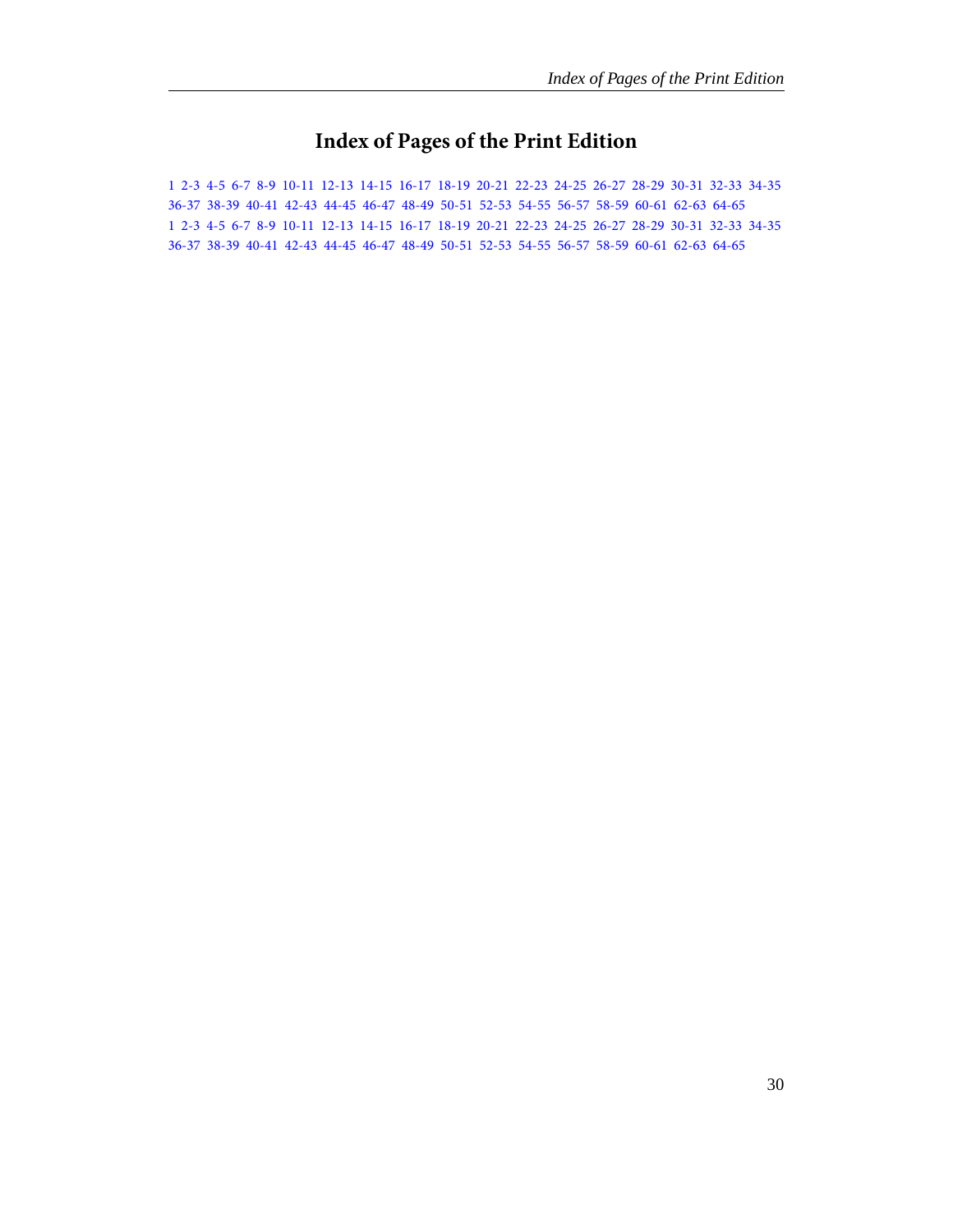# <span id="page-34-0"></span>**Indexes**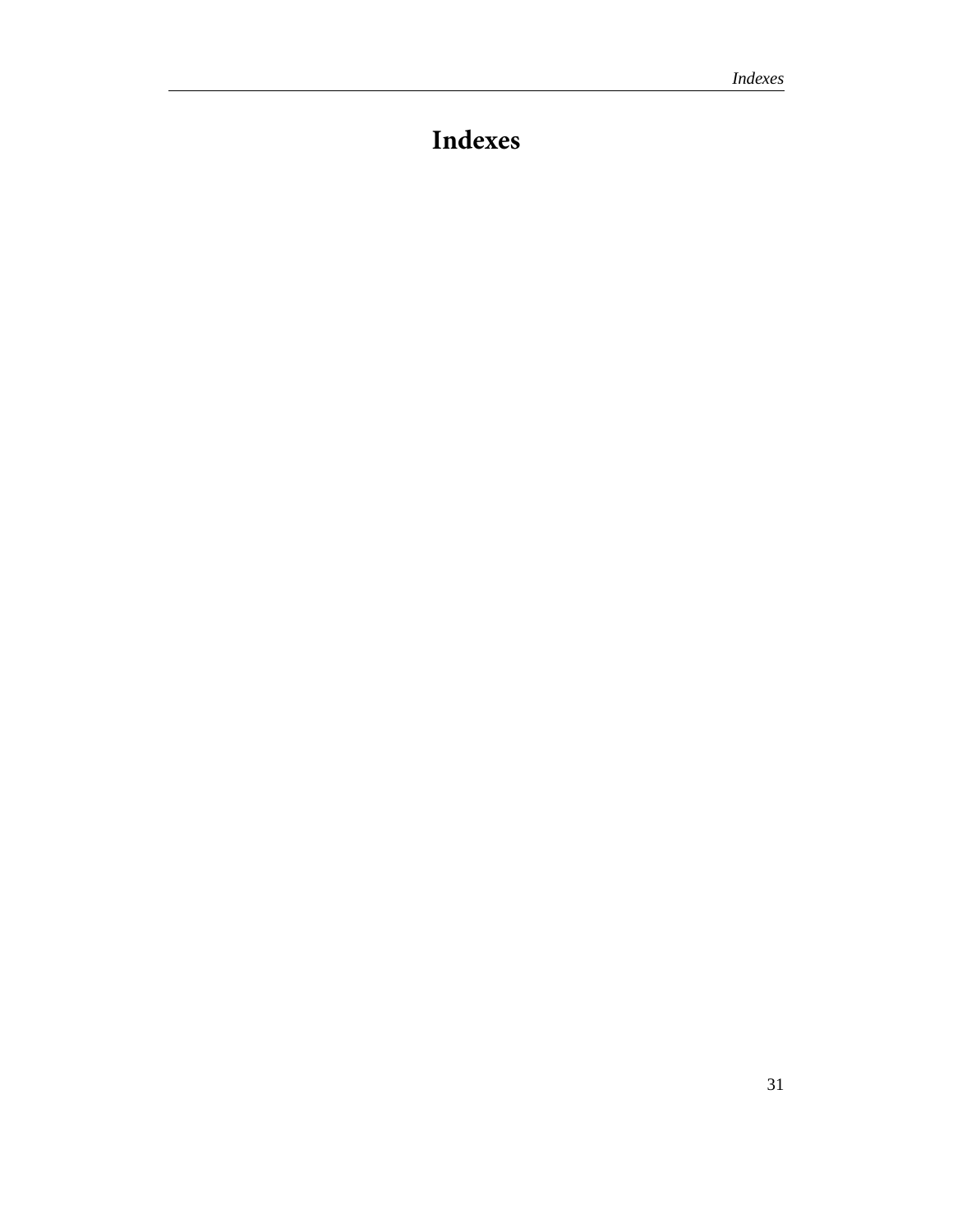## **Index of Scripture References**

<span id="page-35-0"></span>**Luke** [1:28](#page-14-1) [10:42](#page-21-1)  [21:31](#page-11-1)  **John** [6:44](#page-7-1) [14:23](#page-18-1)  **1 Corinthians** [15:10](#page-26-1)  **Sirach** [24:30](#page-16-1)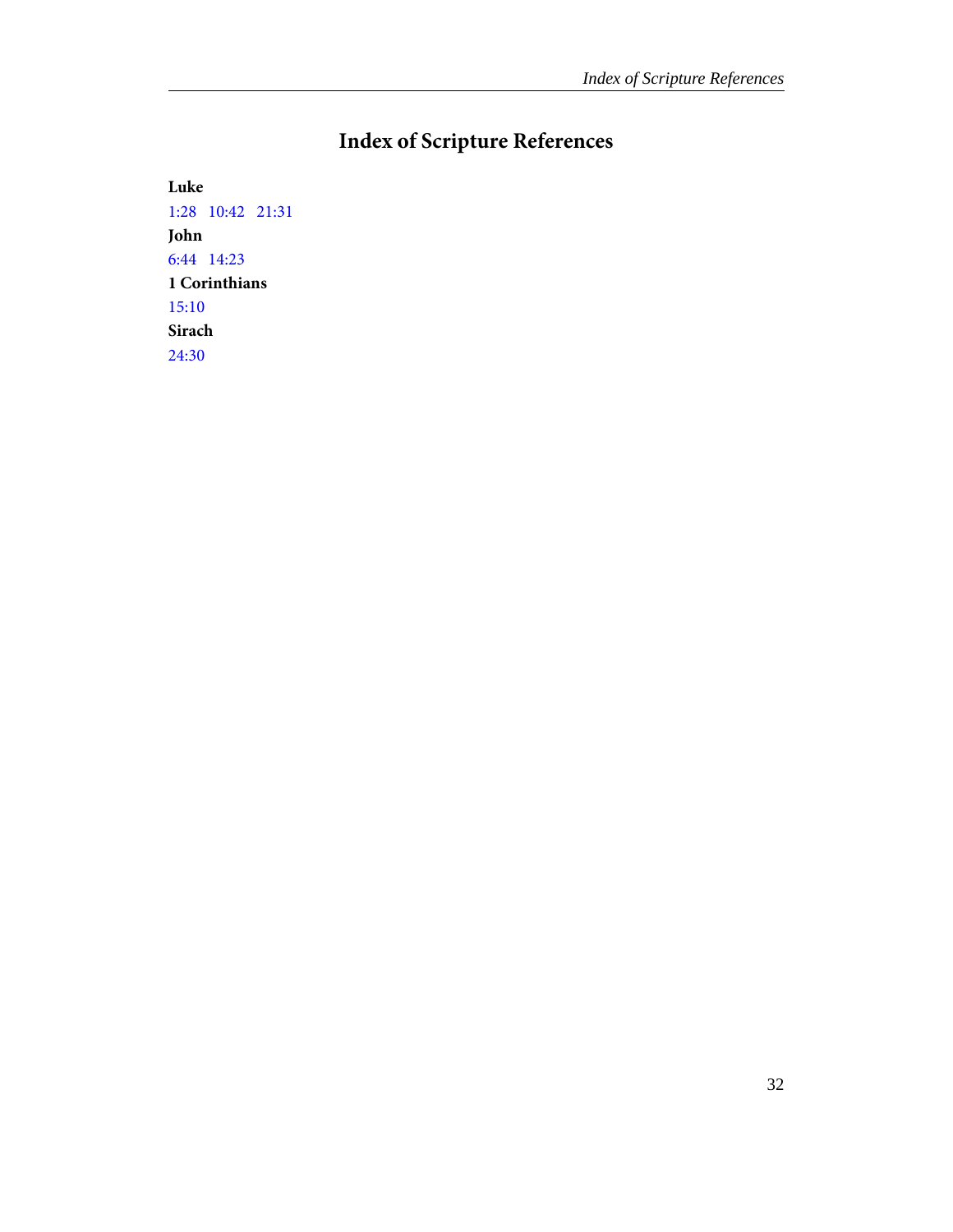## **Index of Scripture Commentary**

<span id="page-36-0"></span>**Luke** [1:28](#page-14-1) [10:42](#page-21-1)  [21:31](#page-11-1)  **John** [6:44](#page-7-1) [14:23](#page-18-1)  **1 Corinthians** [15:10](#page-26-1)  **Sirach** [24:30](#page-16-1)